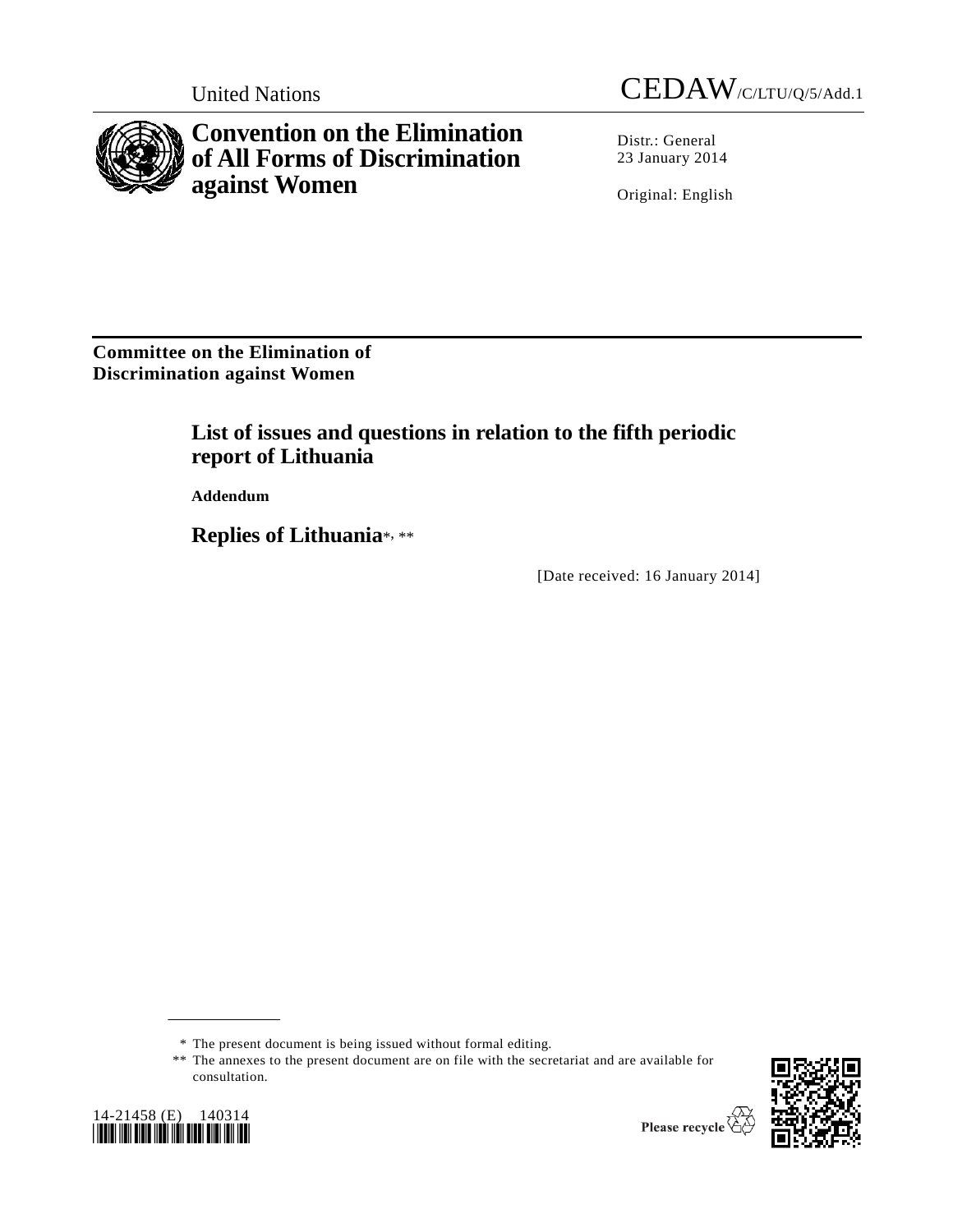# **Introduction**

1. This document presents the responses of the Government of the Republic of Lithuania to the list of issues and questions by the United Nations Committee on the Elimination of Discrimination against Women dated 25 October 2013 (document [CEDAW/C/LTU/5\)](http://undocs.org/CEDAW/C/LTU/5).

2. The responses were drafted on the basis of information submitted by majority of ministries, other public authorities and universities, acting within their powers. Draft responses were considered at a meeting of the Commission of Equal Opportunities for Women and Men on 13 December 2013, involving representatives of non-governmental organisations, social partners and Gender studies centres at the universities. The draft responses were duly coordinated with the organisations providing information.

# **Access to justice and legal complaints mechanisms**

## **Responses to para 1**

3. Lithuanian courts information system/database (hereinafter LITEKO), 1 is used for electronic storage of information on every case heard in Lithuania. LITEKO database is aimed inter alia to enhance public nature of operation of court system and its accessibility to every stakeholder and the general public. Search for cases in LITEKO follows a determined classification of cases. 2 As for 2012 and 2013, LITEKO system has found no cases including reference to the Convention as a keyword in the procedural documents. The following are cases referring to "equal equality of men and women" as keywords:

- administrative case, proceedings number: 3-61-3-01061-2011-5. Case No at the court of first instance Ik-2848-189/2011, case No at the court of appellate instance A-858-403-12; No of a new case at the court of first instance I-2867- 562/2012, case No at the court of appellate instance A-525-730/2013, concerning renewal of proceedings P-444-169-13.
- administrative case, proceedings number: 3-61-3-01867-2011-9. Case No at the court of first instance Ik-3701-602/2011, case No at the court of appellate instance A-858-1975-12.
- administrative case, proceedings number: 3-61-3-00015-2011-3. Case No at the court of first instance Ik-710-815/2012, case No at the court of appellate instance A-552-314-13.
- administrative case, proceedings number: 3-61-3-02379-2011-8. Case No at the court of first instance Ik-1278-624/2012, case No at the court of appellate instance AS-520-361-12.

4. According to the LITEKO data, there was 1 criminal case (No 1S–963–  $557/2012$ ) examined in accordance with article 170 of the Criminal Code<sup>3</sup> and 1 civil case No 2–1434–7987/2012 falling under classification of "cases related to discrimination in the field of work and professional activity on the grounds of race,

<sup>1</sup> http://liteko.teismai.lt/viesasprendimupaieska/detalipaieska.aspx?detali=2.

<sup>2</sup> Approved by 17 December 2004 resolution No 306 of the Judicial Council "On classification of administrative, criminal, and civil cases and procedural decisions of courts in these cases"

<sup>3</sup> Official Gazette, 2000, No 89–2741 as amended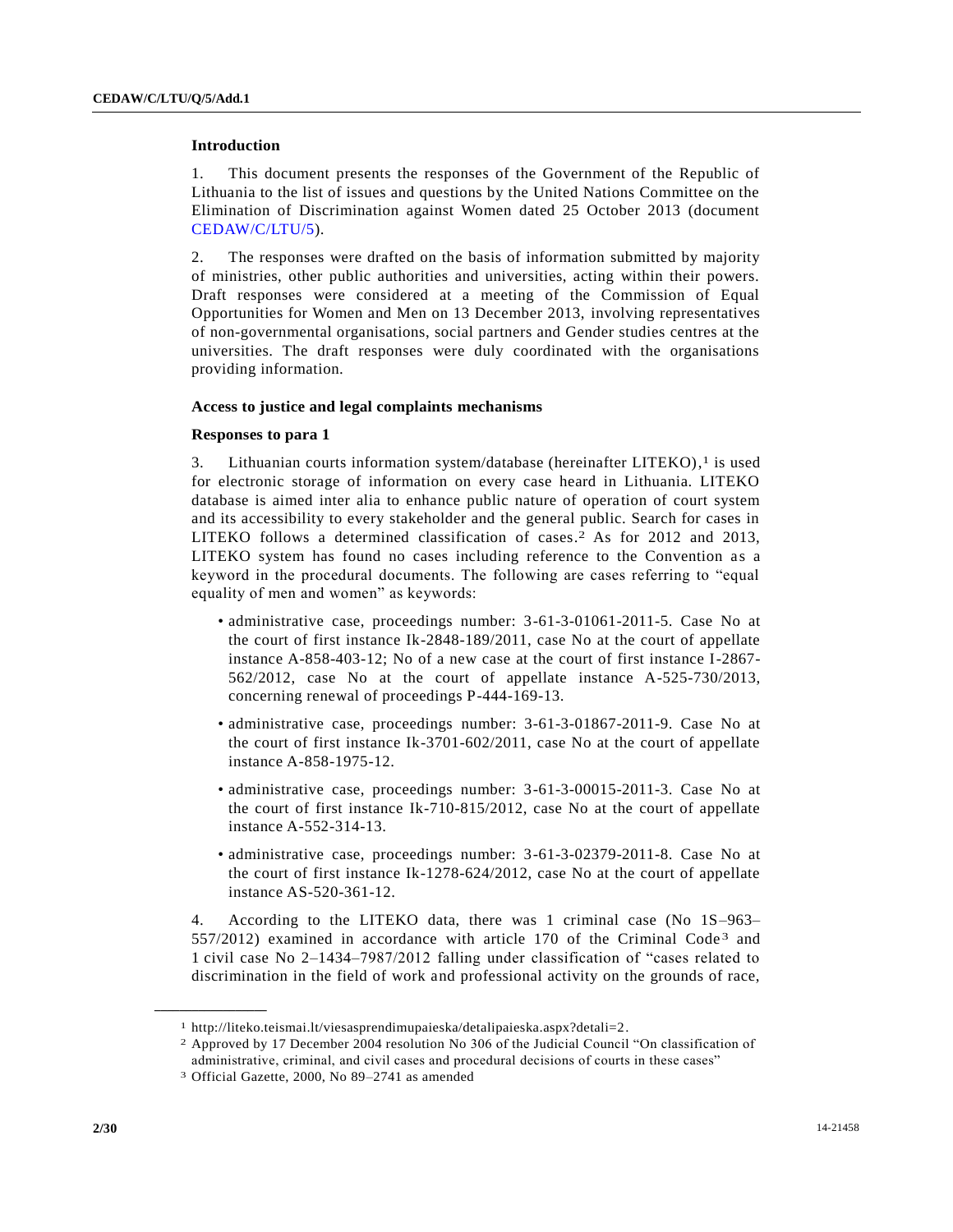sex, religion, political beliefs and social origin" heard in 1 semester 2012 and 2013 in the court of first instance. With regard to the latter, an appeal was lodged (case number in the court of appellate instance 2A–949/2013).

5. Capacity building and training of specialists is one of the long-term objectives of the National programme of equal opportunities between men and women, 2010 - 20144 (hereinafter the Programme). Continuous trainings are organised for the judges, prosecutors lawyers and other legal professionals on matters of gender equality and non-discrimination, including application of national, European Union (EU) and international laws, by various bodies, e.g. the National Courts Administration, the Office of Equal Opportunities Ombudsman, the Office of Prosecutor General, the Police Department under the Ministry of the Interior, etc. F.i., on 31 January 2012, a seminar for improvement of skills was conducted dedicated to "Promotion of non-discrimination. Implementation of equal opportunities policy" (8 academic hours). The seminar was attended by 26 staff members from police institutions.. In 2012, 9 seminars were organised in various regions across Lithuania dedicated to "Particular features on communication with victims" (8 academic hours), attended by 126 police officers (see Annex 1, para 6).

6. In 2012, the Training Centre at the National Courts Administration ran a seminar for judges "Legal and social aspects of combating discrimination"; the seminar was dedicated to "national and international laws prohibiting discrimination and their practical application"; the seminar also introduced aspects behind application of the Convention and its Optional Protocol, national and international laws banning discrimination and their practical application as well as examination of stereotypes, multi-level discrimination and other topics. The seminar was attended by 37 judges from the courts of general jurisdiction and administrative courts as well as 15 prosecutors from Prosecutor's Office of every level.

7. In 2011, the Training Centre at the National Courts Administration ensured attendance of 14 Lithuanian judges at international seminars targeting discrimination and equal rights; these were run in cooperation with the European Commission by the European Law Academy based in Trier, Germany. On 17-18 October 2011, a seminar on "Law of European Union governing equal opportunities of men and women in practise" was run, and on 14-15 November 2011, a seminar was run dedicated to "Directives on anti-discrimination 2000/843 and 2000/78 in practise". These seminars allowed Lithuanian judges to exchange experience and information with judges, prosecutors and other legal professionals from other EU Member States.

8. The Training Centre at the National Courts Administration ran training for judges, prosecutors and police officers dedicated to domestic violence. The training examined legal aspects of violence targeting women, introduced foreign experience of combatting domestic violence and best practise of legislation. The training involved 30 judges, 10 prosecutors, 20 police officers and 2 judicial assistants.

9. Training dedicated to issues of equality of men and women are run yearly not only for the benefit of legal professionals but also to those employed in other, particularly so-called "manly" areas, including the military, the police, transport employees, etc. Individual training on human rights and equal opportunities are

<sup>4</sup> Approved by 4 May 2010 resolution No 530 of the Government of the Republic of Lithuania (Official Gazette, 2010, No 56–2757)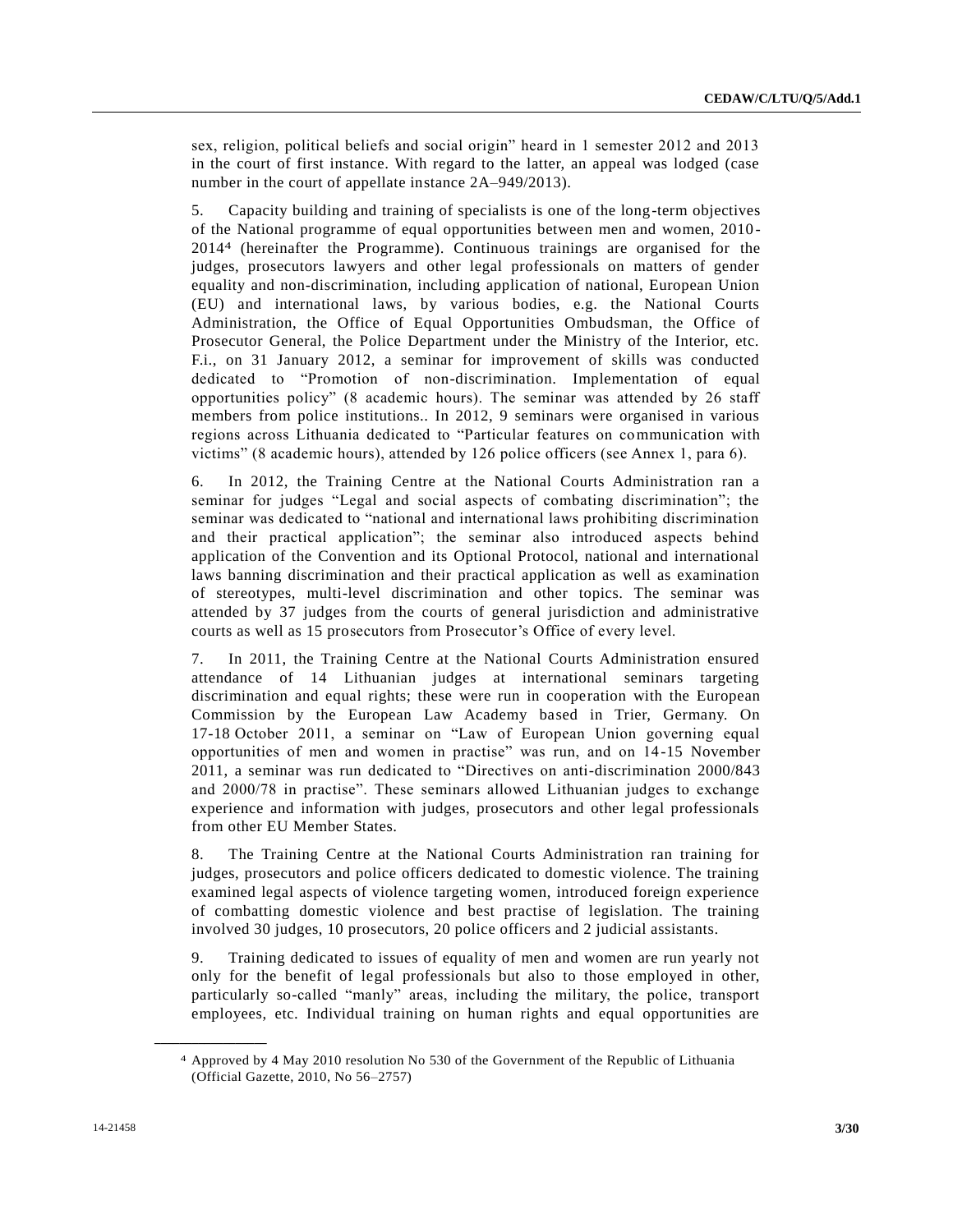arranged for foreigners seeking asylum successfully. 5 Specific examples of various training activities appear in Annex 1.

10. Issues of equality of men and women form part of university programmes, particularly for future lawyers. F.i., Mykolas Romeris University included in master studies human rights law -both international, EU and national law. Gender aspect is part of studies of refugee law and other study programmes. Gender Study Centres in both Vilnius and Šiauliai Universities offer not only a wide range of optional studies in the field of gender equality, but, starting with 2014, a separate master programme on "Gender Studies" will be implemented. Approximately 300 students attend courses on gender studies in Vilnius University yearly.

11. One of the goals of National Programme on Equal Opportunities for Women and Men 2010-2014 is to ensure, that knowledge and information on women's rights and gender equality is accessible to everybody, including remote and rural areas. For that purpose, educational activities of this Programme are targeted first of all at local level, including communities. F.i., in 2013, the Ministry of Social Security and Labour initiated a 3 years pilot project "Gender equality as a profitable investment", supported by the state budget and the EU Social fund. The project aims at awareness raising on gender equality issues and systematic gender equality trainings at local level involves every single municipality. Model training course (27 hours) was developed and trainings for municipal civil servants, representatives of employers and trade unions, non-governmental organisations start in January 2014. The training course covers key concepts of gender equality, gender equality law, including EU law and international treaties, first of all CEDAW concrete examples of gender mainstreaming etc. The second component of the same project concerns an continuous awareness campaign relying not only on regular media but also latest information technologies, keeping in mind that information technologies in Lithuania are very advanced and information can reach most remote places in the country, as well as women in rural areas, roman women, asylum seekers, etc.

12. Results of the National Programme on Equal Opportunities for Women and Men are yearly assessed using quantitative criteria (number of persons trained, training sessions run and persons using knowledge gained). In 2014 the general comparative assessment of the Programme's impact is carried out by independent external experts. The results and changes will be compared with the results of an impact assessment, carried out in 2009. Conclusions and recommendations will be taken into account when developing new National programme on Equal Opportunities for Women and Men 2015-2020.

## **Response to para 2**

**\_\_\_\_\_\_\_\_\_\_\_\_\_\_\_\_\_\_**

13. In 2010, the Equal Opportunities Ombudsman examined 148 complaints, including 40 concerning discrimination based on sex (25% of the total number of enquiries). In 2011, the ombudsman examined 157 complaints, including 38 complaints and 3 enquiries on the initiative of the ombudsman concerning discrimination based on sex (20% of the total number of enquiries). In 2012, a total of 189 complaints were examined, including 63 complaints concerning discrimination based on sex (31.5% of the total number of enquiries). Information

<sup>5</sup> In accordance with 21 October 2004 order No A1–238 of the Minister of Social Security and Labour "On approval of procedure for granting of State support for the purposes of integration of foreigners, granted asylum in the Republic of Lithuania (Official Gazette, 2004, No 157-5741)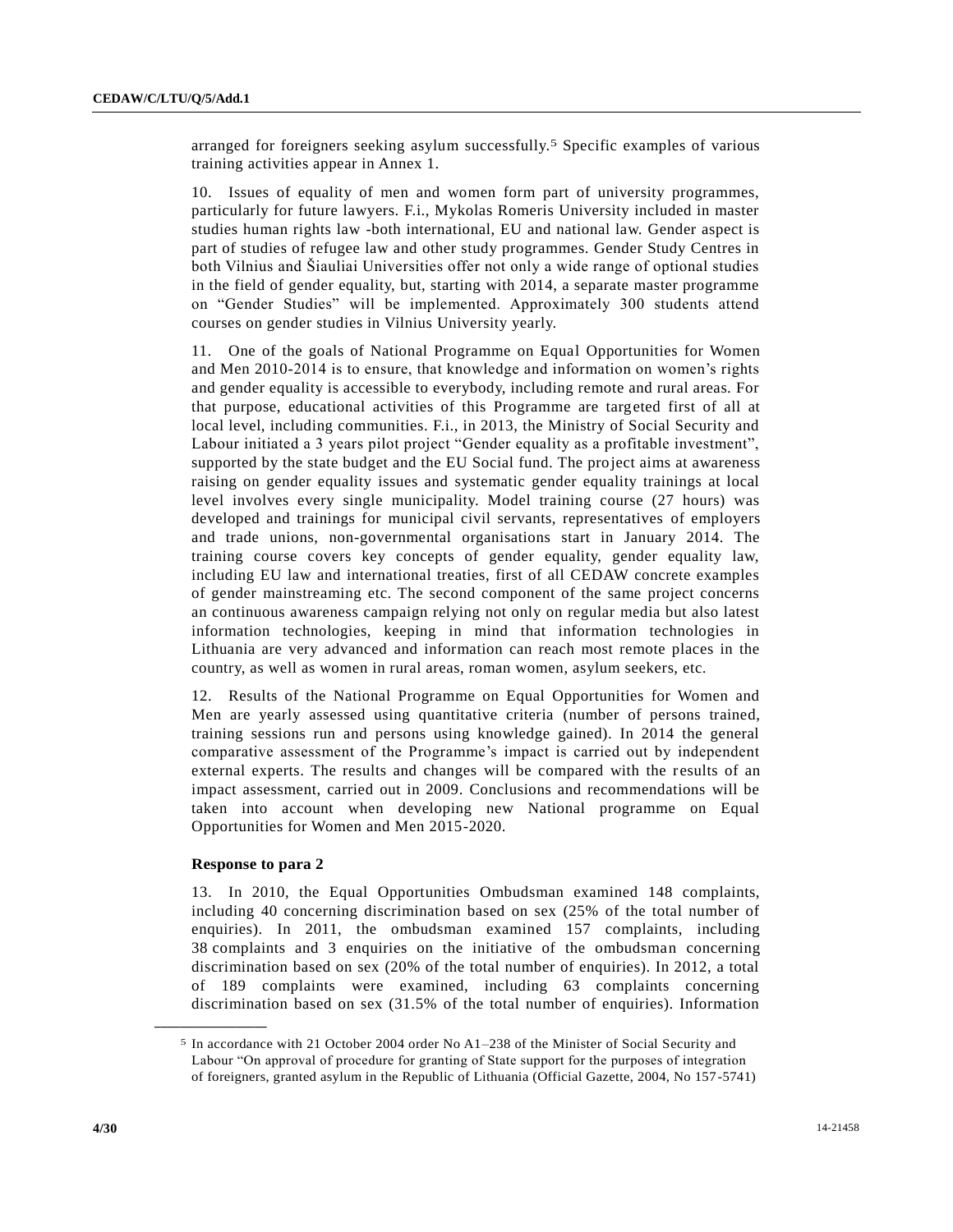on the complaints examined in 2013 will be made ready in March 2014. Data on gender distribution of individuals, lodging complaints concerning discrimination based on sex, appear in Annex 2. Equal Opportunities Ombudsmen's Office do not collect neither information on regional distribution nor on outcomes of complaints regarding discrimination on the grounds of sex.

14. The recommendations of the Committee concerning branches of the Office of the Equal Opportunities Ombudsman in the regions were presented to Lithuania in 2008 in the eve of economic downturn. Measures controlling economic downturn included severe saving, particularly in the public authorities. Therefore and seeking to comply with the Committee's recommendations, focus was placed on effectiveness of use of human and financial resources, particularly relying on the information technologies, primarily mobile and smart phones and internet. The IT sector in Lithuania is very well developed and covers entire territory (see Annex 3), therefore the Office of the Equal Opportunities Ombudsman is easily accessible to anyone no matter their place of residence, age, disability, etc. However, more remote municipalities and rural areas still lack information on the public services offered by the Equal Opportunities Ombudsman's Office.

# **Response to para 3**

15. On 21 September 2011, the Board of the Parliament decided to improve the regulation of the Parliamentary Ombudsmen's Office to ensure it matches the requirements applicable to a national institution of human rights found in the Paris principles. To that end, a working group was formed in the Parliament that has reviewed and amended the draft Law on the Parliamentary Ombudsmen's Office, effectively granting functions of a national human rights institution to the Parliamentary Ombudsmen's Office. The draft law proposes expansion of functions of the ombudsmen, grant more powers and ensure broader independence so that the Parliamentary Ombudsmen's Office can be an independent human rights body. The project was tabled to the Parliament on 3 July 2013. It was then clarified with view to comments by the United Nations High Commissioner for Human Rights and repeatedly registered on 24 September 2012. The Parliamentary Human Rights Committee is currently working to improve the draft so that it fully complies with the Paris principles.

#### **National machinery for the women's advancement**

# **Response to para 4**

**\_\_\_\_\_\_\_\_\_\_\_\_\_\_\_\_\_\_**

16. Effectiveness of gender equality institutional mechanisms is a crucial prerequisite for acceleration of de facto gender equality. Lithuanian Presidency to the Council of the European Union in semester 2, 2013, gave the priority for de facto gender equality and effectiveness of gender equality institutional mechanisms. During Lithuanian Presidency of the EU Council, Council Conclusions on the effectiveness of institutional mechanisms for the advancement of women and gender equality were adopted, 6 proposing the Member States concrete actions to improve effectiveness of institutional mechanisms, towards accelerating de facto equality of men and women, such as cooperation, coordination, synergy of effort at all levels, monitoring, impact assessment etc. It also includes a new indicator on statistics by

<sup>6</sup> http://www.consilium.europa.eu/uedocs/cms\_data/docs/pressdata/en/lsa/139978.pdf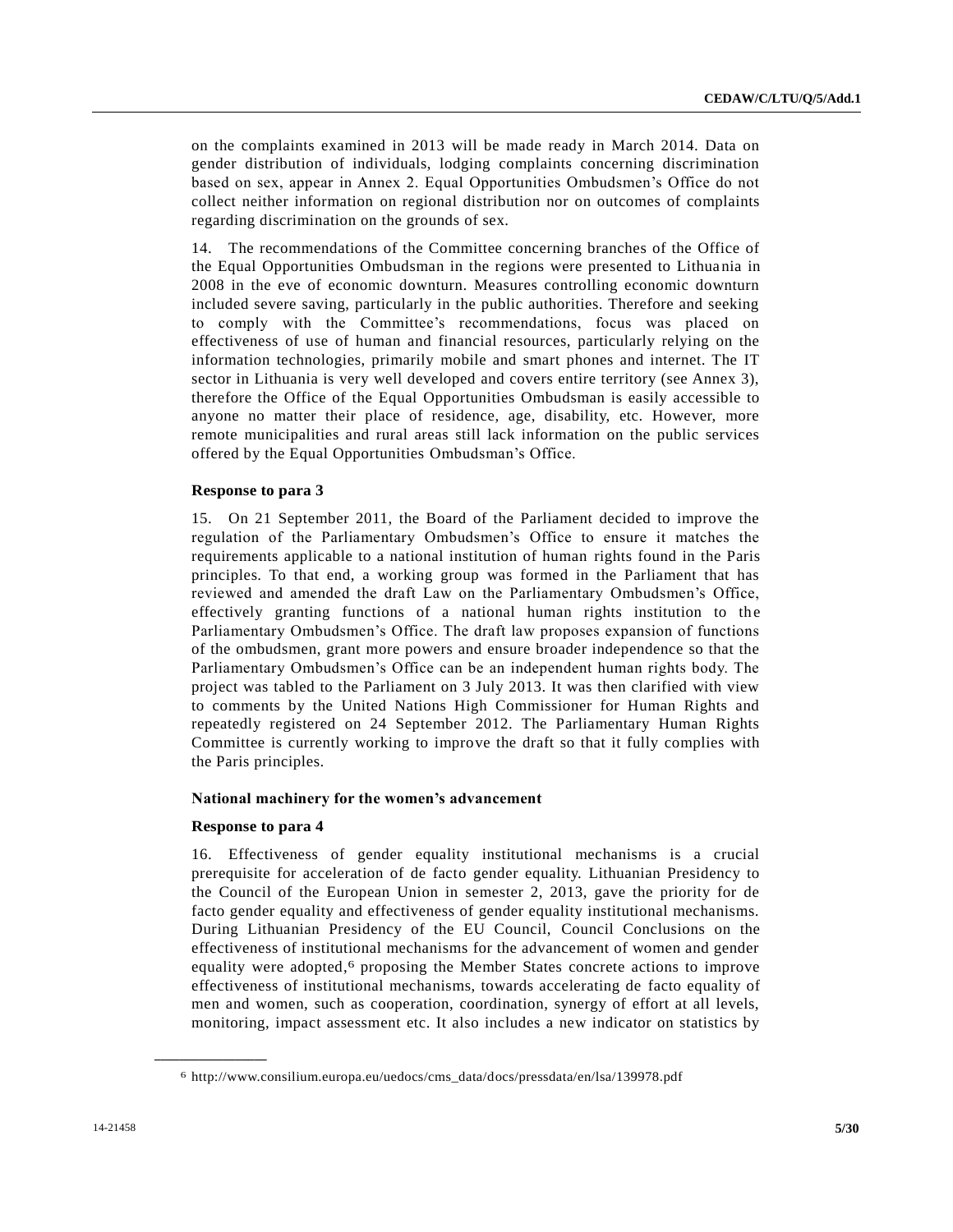sex, to monitor implementation of the area of concern of Beijing Platform for Action "Institutional mechanisms for the advancement of women"

17. The Council Conclusions are accompanied by the comparative report "Review of implementation of Beijing Platform for Action in the EU Member States. Institutional mechanisms", developed on the request of Lithuanian Presidency, by the European Institute for Gender Equality, the only specialised EU gender equality agency, located in Vilnius. The report provides comparative information on the institutional mechanisms of all Member States, based on EU-level indicators such as highest- responsibility for gender equality on governmental level, human resources of governmental gender equality divisions, human resources of independent equality bodies, gender mainstreaming and sex-segregated statistics.

18. Article 3 of the Law on Equal Opportunities for Women and Men7 provides for a duty of the State and municipalities to draw up and implement programmes and measures for equality between women and men. On 2 July 2013, the Law on Equal Opportunities was amended, 8 providing for specific implementation mechanism of the Article 3. The amended law provides the duty of public authorities to include measures for equal rights of men and women in documents of strategic planning. As for municipal authorities, they include measures for equal rights of men and women in municipal plan of strategic development and/or municipal strategic action plans.

19. In order to ensure proper implementation, since 2013 the trainings for municipalities are carried out in the framework of the Programme on how to integrate gender perspective and what specific measures might be taken by municipalities, as well as their advantages and added value to residents and communities of municipalities. The trainings are carried out by Social Innovation fund and financed by the Ministry of Social Security and Labour. Up to now 150 representatives of municipalities and non-governmental organisations are trained. Furthermore, targets of the pilot project described in para 11 include promotion of sustainable activities of municipalities in the field of gender equality.

20. The Social Innovation Fund, carrying out a project funded by the Ministry of Social Security and Labour on effectiveness of institutional mechanisms on both national and local level has carried out a survey of national authorities, municipalities and women organisations and provided conclusions and recommendations concerning improvement of effective cooperation on all levels as well as specific steps to be taken on the level of local self-government. The Fund has established lack of available instruments for integration of gender aspect, shortage of information on measures to be included in strategic municipal plans and shortage of knowledge on advantages by gender equality and added value on the municipal level. The above conclusions and the recommendations by the UN CEDAW will be taken into account when drafting new National Programme on equality between women and men 2015-2020.

21. There are 3 staff members in the Division of Equality Between Men and Women at the Ministry of Social Security and Labour. Internal structures of the ministries have no dedicated budget. For that reason, there is no exact information on financial resources available. The division in on the highest level of the

<sup>7</sup> Official Gazette, 1998, No 112–3100 as amended

<sup>8</sup> Official Gazette, 2013, No 79–3993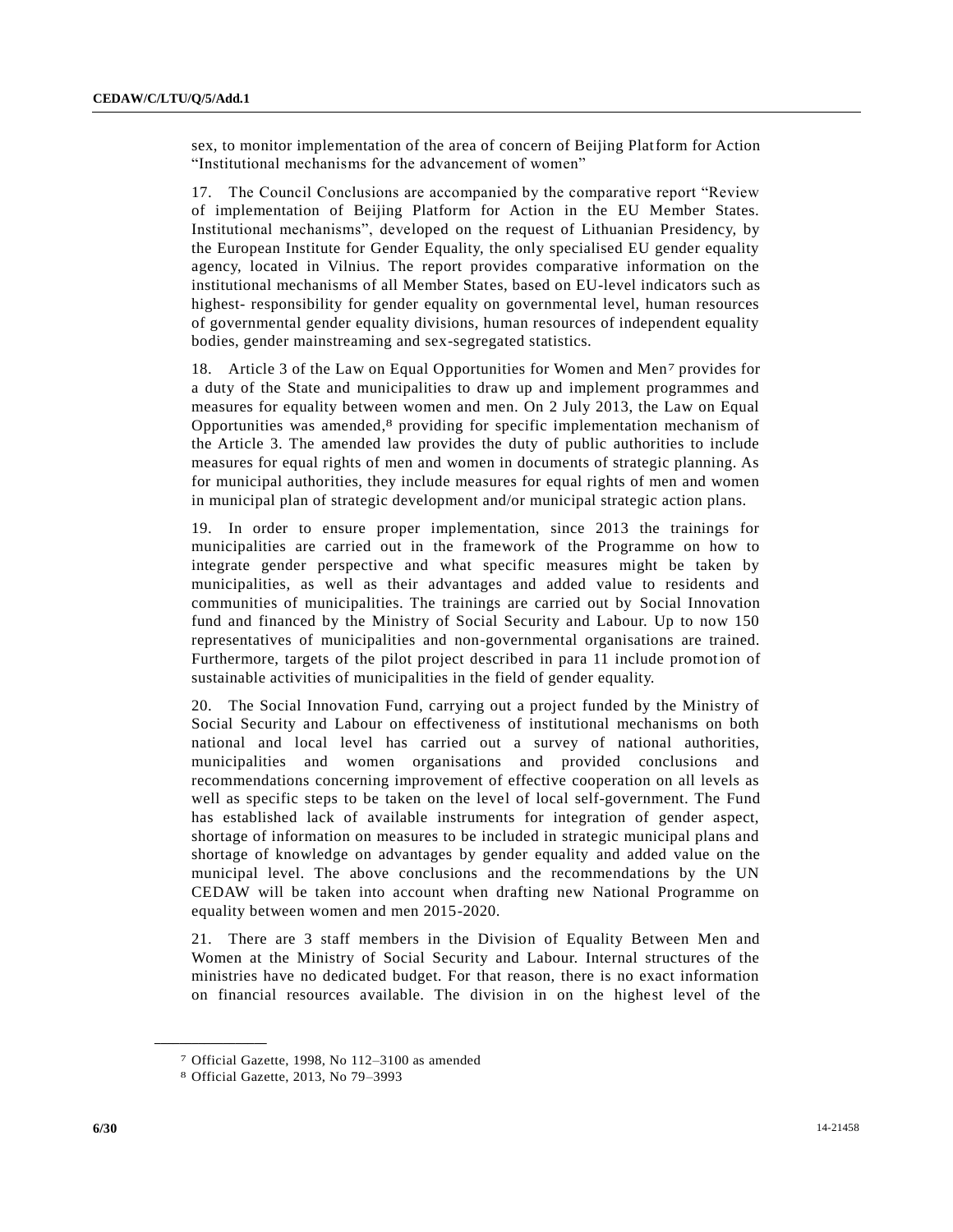hierarchy, accountable directly to the Vice minister in charge of gender equality, fully in line with the EU indicators on institutional mechanisms.

22. In each ministry, 1 or 2 persons are appointed as a gender equality focal points and the members of the Commission on equality between women and men. They are invited to take part in regular training. F.i, in October 2013, Women's Issues Information Centre together with the Office of Equal Opportunities Ombudsman and Šiauliai University Gender Studies Centre ran a 3-day training for the members of the Commission on Equal Opportunities for Women and Men. Topics of the training included "Representation of men and women in the Lithuanian media and literature: historical and modern contexts", "Equal treatment of men and women in every type of activity" etc. On 13 September 2013, members of the Commission took part in the Lithuanian Presidency High Level Conference, on "De facto gender equality as a contribution to "Europe 2020": effectiveness of institutional mechanisms", held in Vilnius, and on November 20-22 they participated in the Lithuanian Presidency High-level conference on "Structural changes promoting gender equality in academic institutions", held in Vilnius and also other gender equality events.

## **Response to para 5**

23. Measures under the Programme are mostly continuous, particularly as regards educational ones, requiring more time for sustainable results. Yearly reports on implementation of Programme measures, available publicly, 9 offer specific data on the measures implemented based on quantitative criteria: number of seminars, training and other events carried out as well as number of employees attending seminars, training and other events on improvement of skills. Furthermore assessment includes number of individuals putting knowledge gained in the events to use as well as number of individuals that received information. In 2012, there were 12 seminars and other events on issues of equality of men and women, with 340 persons trained. In Q1-3 2013, there were 11 training and other events with 346 persons trained. The training in question involves various groups of people, including staff members of State and municipal authorities, educational institutions, representatives of the media, non-governmental organisations (NGO), social partners, members of rural communities, teachers, individuals seeking independent occupation, elderly people, etc.

24. Qualitative changes in situation of men and women, as far as developments in the Programme fields are concerned, will be assessed in 2014, in terms of an extended comparative assessment of the Programme impact. The impact assessment shall be carried out by independent experts. Conclusions and recommendations of the impact assessment shall be taken into account when drafting new 2015-2020 National Programme of Equal Opportunities of Men and Women.

25. As all the ministries are responsible for the Programme implementation, there is no allocation of human resources planned. State budget funds required for implementation of measures under the Programme, over a 5-year period (2010– 2014) amounted to LTL 929,000, including: in 2010, LTL 53,000; in 2011, LTL 184,000; in 2012, LTL 239,000; in 2013, LTL 216,000; and in 2014, LTL 236,000.

<sup>9</sup> http://www.socmin.lt/index.php?1974321278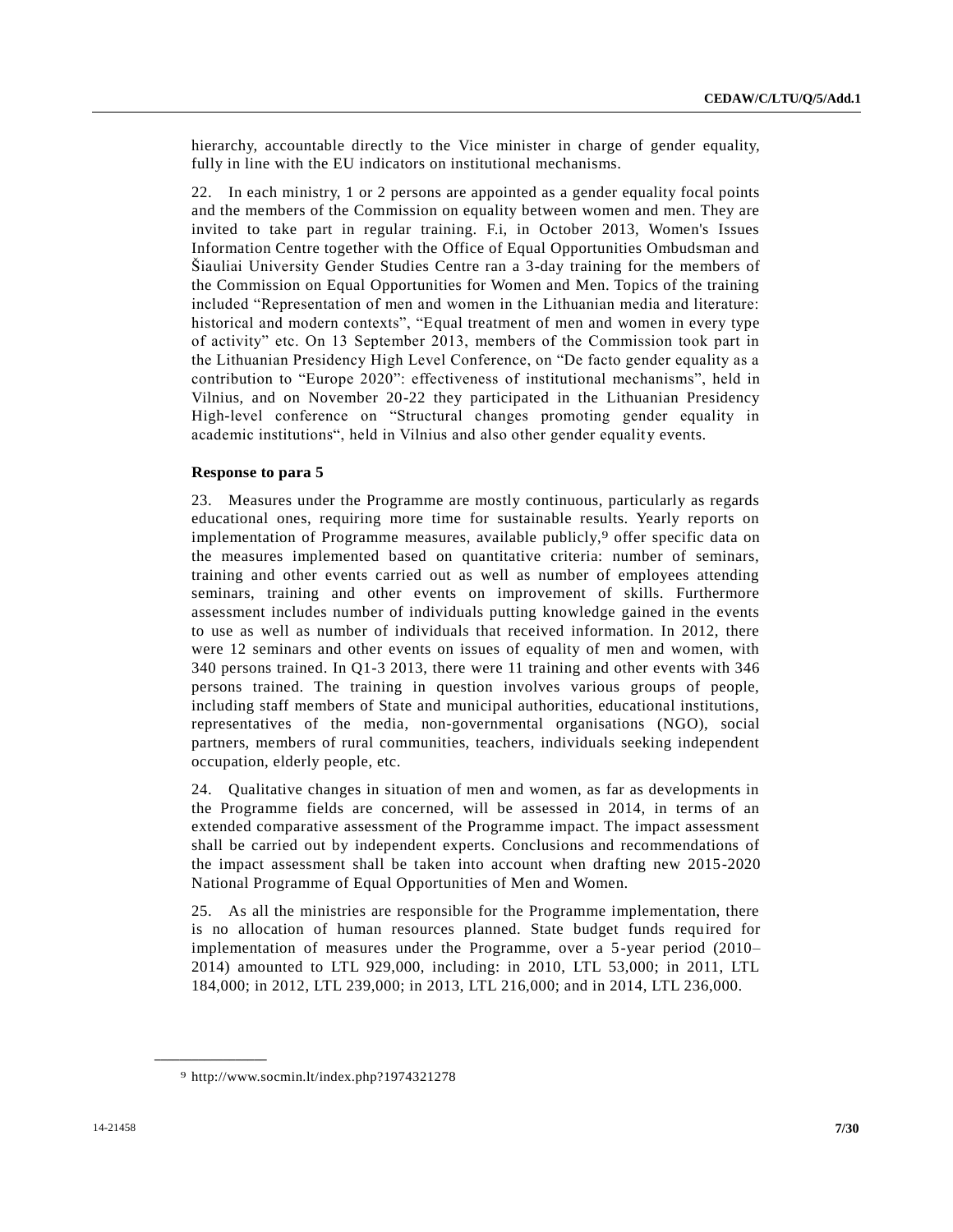#### **Temporary special measures**

#### **Response to para 6**

26. Implementing measures of the Programme, the Office of Equal Opportunities Ombudsman drafted and in 2012 published recommendations for application of the interim special measures. 10 The publication introduced concepts and examples of application of the temporary special measures and ways to apply this instrument promoting gender equality in Lithuania. Both the above recommendations and particular features behind their application are discussed in the training referred to in para 22, also involving municipality representatives and social partners.

27. Gender balance in economic decision-making was one more priority of the Lithuanian Presidency to the Council of the EU. During the Presidency, Lithuania has taken active steps to establish special temporary measures in economic decision making by the EU law, seeking progress in the negotiations on the Proposal for the Directive of the European Parliament and the Council on improving the gender balance among non-executive directors of companies listed on stock exchanges and related measures. The draft Directive seeks to ensure that all Member States take steps to ensure gender balance on Company boards by 2020. Namely, 40%, of non-executive directors, or at least 33%. of both executive and non-executive directors. As soon as the draft Directive is adopted, temporary special measures in this particular area will be obligatory for all member states.

#### **Stereotypes**

**\_\_\_\_\_\_\_\_\_\_\_\_\_\_\_\_\_\_**

#### **Response to para 7**

28. Change of gender-based stereotypes has been and remains a long-term objective of the Programme, in line with the recommendations of the Committee. Changing of stereotypes of the roles of men and women in national economic activity was one of the specific tasks of the Programme 2005-200911 and numerous educational, information and training measures contributed to the change in the stereotypes, with the outcome clear from the Programme impact assessment of 2009. 12 The new Programme 2010-2014 was extended to the task of promotion of equal treatment of women and men in all areas, expressing combating gender stereotypes in a more positive manner. Promotion of equal treatment of men and women benefits also from the results of many other measures of the Programme. Change in the stereotypical attitudes remains a regular topic of most training and other events when implementing Programme measures with the different target groups, including representatives of the media.

29. Women and the media was a priority during Lithuanian coordination of Nordic\_ Baltic cooperation in 2012. On 23 May 2012, in Vilnius, a Nordic-Baltic Conference was organised on Gender and Media, discussing images of women in the media, including textual and visual expressions, as well as issues of gender balance in media organisations. The event involved media professionals, journalists, editors of magazines, representatives of Lithuanian Office of the Nordic Council of

<sup>10</sup> http://www.lygybe.lt/download/160/laikinųjų%20specialiųjų%20priemonių%20taikymo %20rekomendacijos.pdf

<sup>11</sup> Approved by 26 September 2005 resolution No 1042 of the Government of the Republic of Lithuania (Official Gazette, 2005, No 116–4202)

<sup>12</sup> http://www.bukstipri.lt/uploads/MV\_padeties\_pokyciai\_2009.pdf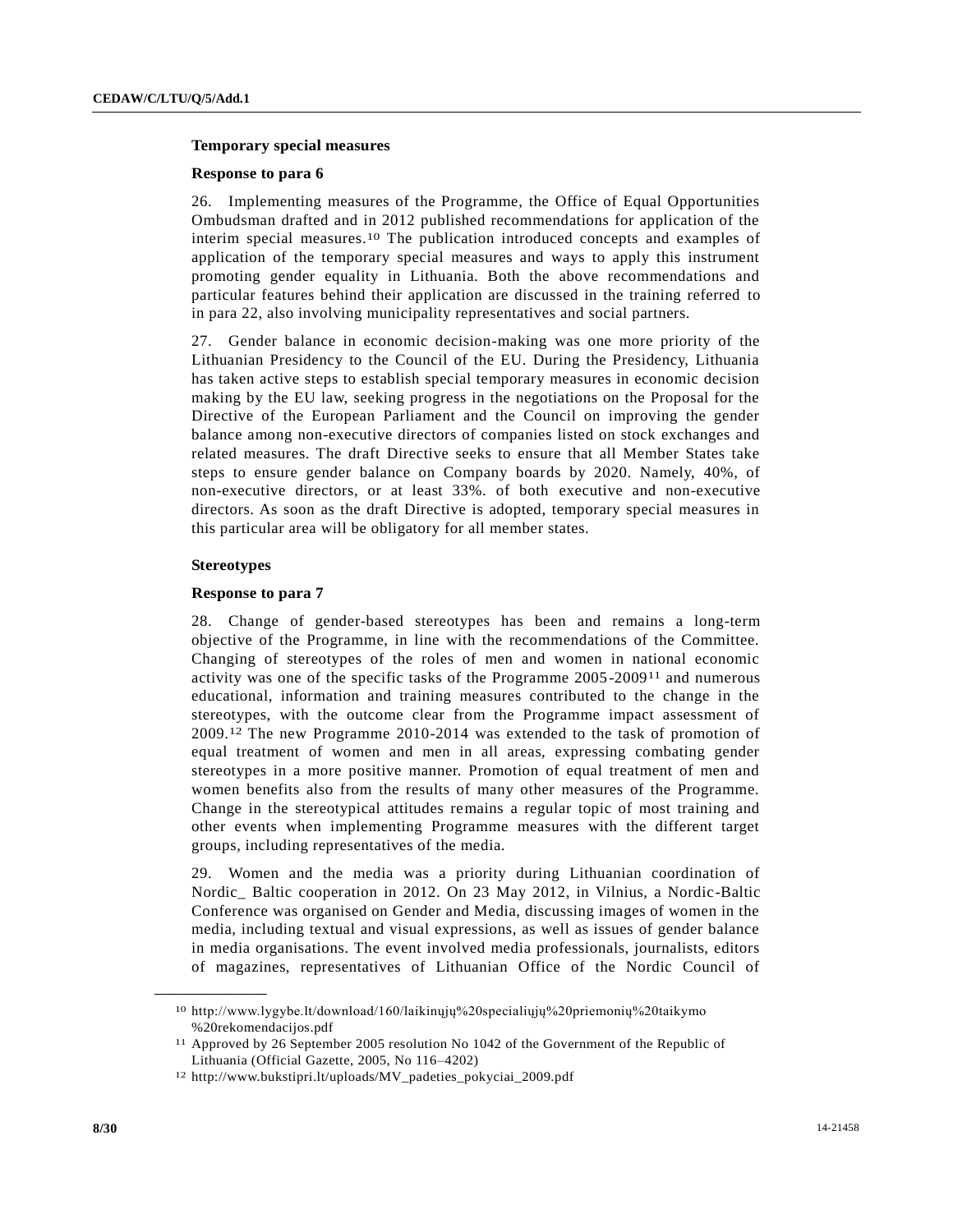Ministers, representatives of European Institute for Gender Equality, members of the Nordic and Baltic gender equality working group, etc. (in total 31 person). The information is made publicly available on the Information Portal for women www.lygus.lt, supported by the Ministry of Social Security and Labour, and on Facebook social network page of the Women's Issues Information Centre.

30. Implementing a Programme measure, "Preparation and implementation of a training course on "Representation of men and women in the Lithuanian media and literature: historic and modern contexts<sup>"13</sup> a model training course was developed seeking to facilitate practical application of knowledge gained on combating gender stereotypes in the media, issues of a gap between national and regional media in Lithuania, possible ways, leading to acceleration of de facto gender equality. The first training course was held on October, 2013.

31. The Committee requested additional information on the measure "Organisation of training to representatives of the media as regards impartial and discrimination free image of men and women in the media". Implementing this measure Equal Opportunities Ombudsman's Office organised a seminar on "Impact of the media on awareness of discrimination and personal responsibility of a journalist" to media representatives of Western and Northern Lithuania, on 28 November 2012, in Klaipėda. On 19-20 December 2013, the Ombudsmen's Office arranged trainings to the representatives of regional media on "Dilemma of gender discrimination: media's role". This represents the first part of the training set. Aim of the training is to raise awareness and provide knowledge and promote gender mainstreaming in the media. Topics presented and discussed include "Regulation of provisions on equal opportunities of men and women in the EU and Lithuania. Legal aspects", "Mechanisms shaping, supporting and changing discriminatory system", "Images of Femininity and masculinity in the media", "(De)construction of verbal and visual gender stereotypes". Participants discussed expression of gender roles and its meanings in contemporary context as well as examined visual material in the press.

32. Long-term and continuous measures of the Programme, including awareness raising, addressed to the media, demonstrate positive results found in the overall Programme impact assessment in 2009. Changes in stereotypical approaches will be assessed also in the next Comparative Impact Assessment of the Programme 2010 – 2014, to be held in 2014.

33. Another example (see Annex 1) is the trainings for the employees of traditionally "masculine" companies (e.g. the Lithuanian Maritime Safety Administration, AB Lietuvos Geležinkeliai, Klaipeda State Seaport Authority etc.). The trainings addressed promotion of non-stereotypical attitudes, equal treatment, and specifically change of stereotypical approaches on women and girls.

34. The Committee requested additional information on trainings of consultants at the territorial Labour Exchange offices. Such seminars were run in 2012, involving 44 consultants (of them 41 women) of territorial Labour Exchange offices, working directly with the clients.

35. The Law on Equal Opportunities for Women and Men does not regulate family and private life; consequently, the Programme does not apply in the field of family

<sup>13</sup> The training course was prepared in 2012 by the Ministry of Social Security and Labour collectively with the Women's Issues Information Centre.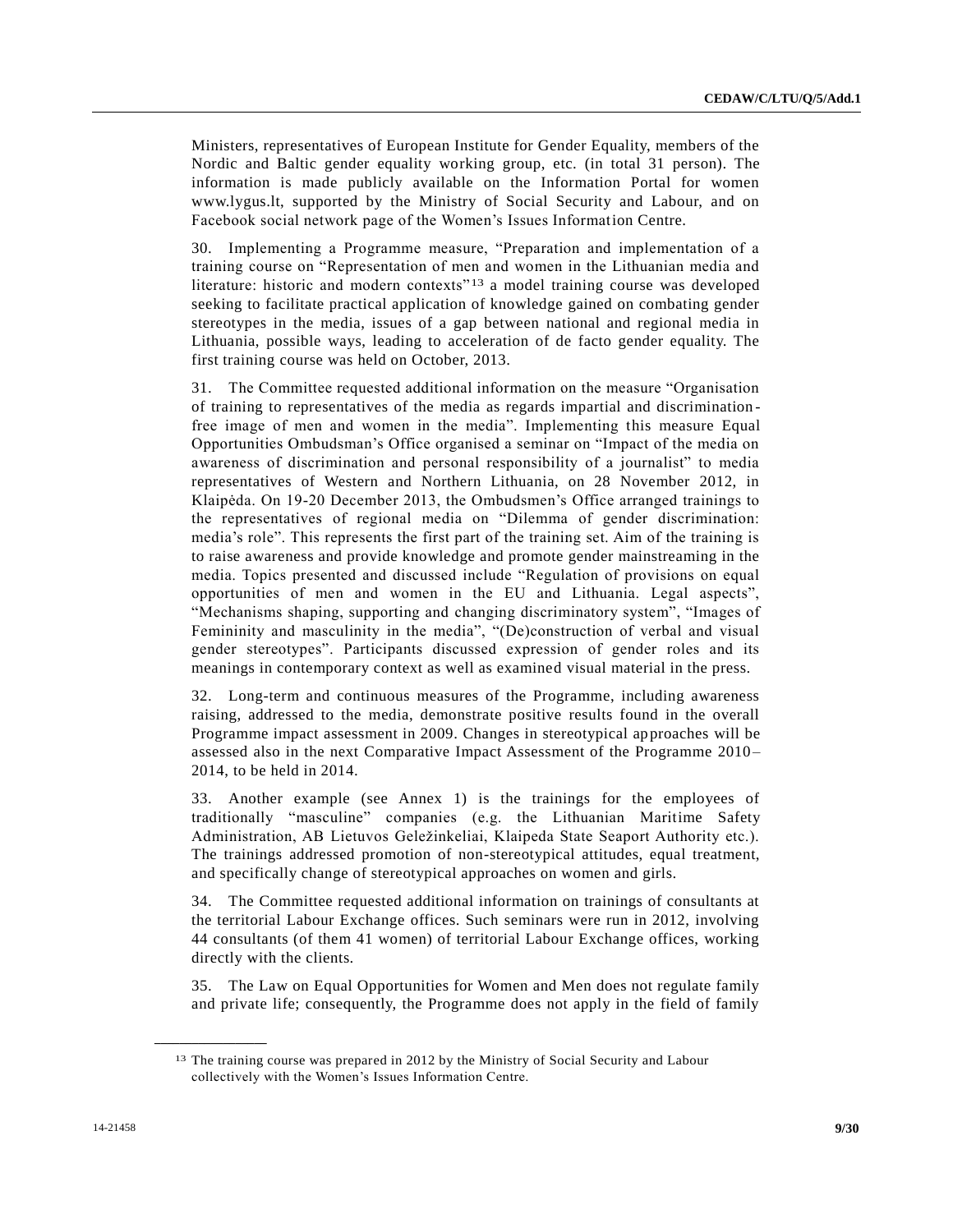and private life, as is stated in para 47 of the Report. However, systemic long -term promotion of equal treatment of women and men through awareness raising, education and trainings, allow women and men to make well grounded choice of their models of conduct, based on gender equality, in every situation in their life. The entire Programme in progress is dedicated to ensure de facto equality of men and women.

36. Authors, distributors of public information, as well as journalists and publishers are required to comply with the Constitution and the laws, international treaties of the Republic of Lithuania, as well as principles of humanity, equality, tolerance and respect to human rights. The media cannot publish information instigating discrimination, violence, physical annihilation of a group of people or a person belonging to it on the basis of age, gender, sexual orientation, ethnic dependence, race, nationality, citizenship, language, origins, social status, religion, beliefs or standpoints; the law further prohibits dissemination of disinformation and information which is slanderous and offensive to a person or degrades human dignity and honour. Advertising shall be prohibited when infringing principles of public morality, degrading human dignity and honour, instigating ethnic, racial, religious, gender or social hatred and discrimination, when it is slanderous or disinforms, and where it instigates violence or aggression. The Law on Provision of Information to the Public<sup>14</sup> and other legislation governing public information provide for principles of public information; compliance with these is monitored by the Inspector of Journalist ethics, who is indirectly involved in dealing with issues related to change of stereotypical approach on women and girls (including those who have suffered from multi-level discrimination based on their ethnic origin, age, disability and other features) in the general public as well as shaping of positive and asexualised image of a woman in the media.

37. In course of implementation of the Inter-institutional action plan on promotion of non-discrimination 2012-2014, 15 information campaigns to change stereotypical treatment were carried out by the Office of Equal Opportunities Ombudsman (publications, posters, promotional videos, TV and radio broadcasts, training on issues of equal opportunities and non-discrimination, seminars for municipal servants, public lectures presented in Lithuanian higher education institutions and public libraries concerning diversity of non-discrimination policy), Information Technology and Communications Department under the Ministry of the Interior (published statistics on criminal activities committed due to nationality, race, origin, religion, language or dependence to any other group of a victim on website at www.ird.lt), the Department of Youth Affairs under the Ministry of Social Security and Labour (organised youth training in a selected Lithuanian region with problems on issues of promotion of non-discrimination, tolerance and respect to human rights), the Ministry of Culture (ran events on tolerance and cognition of other cultures contributing to the change in stereotypical treatment), the Department of Disabled Affairs under the Ministry of Social Security and Labour (ran training on non-discrimination due to disability to public information professionals), etc.

38. In late 2012, the Ministry of Culture, seeking to promote tolerance with respect to Roma, including Roma girls, and to deny any established stereotypes,

<sup>14</sup> Official Gazette, 2006, No 82–3254 as amended

<sup>15</sup> Approved by 2 November 2011 resolution No 1281 of the Government of the Republic of Lithuania (Official Gazette, 2011, No 134–6362)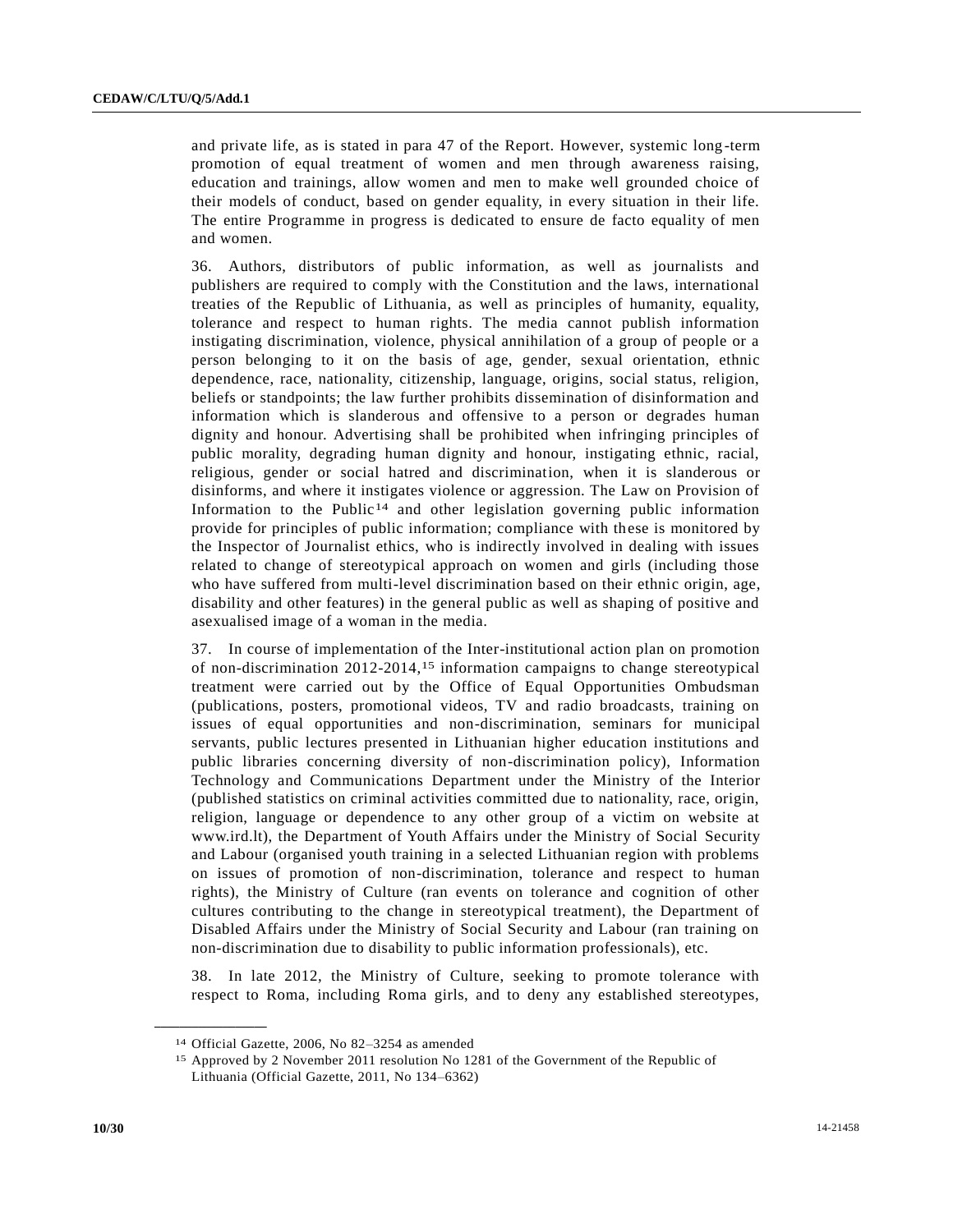joined a campaign Dosta<sup>16</sup> run by the Council of Europe; the campaign was opened on 8 April 2013, on the occasion of the International Roma Day. The campaign seeks to promote understanding of Roma, bring non-Roma persons closer to Roma, combat any obstacles brought about by the enshrined prejudice and stereotypes. The Ministry of Culture translated Dostos textbook into Lithuanian; it examines and denies different stereotypes, particularly those concerning Roma women. The textbook will be made available in schools and other institutions. Implementation of the campaign also includes other measures as publication of books and dedicated to Roma and their culture.

39. In Lithuania, textbooks are evaluated based on a set of criteria, 17 whether or not material presented conforms to fundamental values of a democratic society and values of the Republic of Lithuania, and whether it is impartial as regards sex, age groups, disability, abilities, social status, race, ethnic dependence, religion and beliefs. Requirements governing impartial gender assessment are laid out in detail in "Methodical recommendations on adaptation of textbooks and other training material for competence development" (Vilnius, 2012). 18 The textbooks, discussing development of social competences, stress tolerance as a key personal quality necessary for both communication and cooperation. The recommendations in question suggest that the textbook should contain information and tasks promoting respect and tolerance as regards sex, race and religion, and culture, encouraging discussions of situations relevant to boys and girls, common to both city and village people, of different social strata, education, standard of living and profession. In total 399 textbooks were reviewed or newly developed in 2010-2013.

## **Violence against women**

#### **Response to para 8**

**\_\_\_\_\_\_\_\_\_\_\_\_\_\_\_\_\_\_**

40. The Government established the order<sup>19</sup> of implementation of the Law on Protection against Domestic Violence. 20 The same resolution served a basis for the implementing legislation: Procedure for Response by Police Officers to Reports on Domestic Violence; 21 Procedure for Eviction of an Abuser; 22 Procedure for Control by Police Officers on Compliance with Judgements Obliging an Offender to Move Away Temporarily from Place of Residence; 23 Programme of Centres of Specialised

<sup>16</sup> *Dosta* means *enough* in a certain Romani dialect.

<sup>17</sup> "Procedure for drafting review for textbooks" including annex on "Format of review for contents of manuscript of a textbook/set of textbook"

<sup>18</sup> Full information above appears on the website:

<sup>19</sup> 14 September 2011 resolution No 1066 of the Government of the Republic of Lithuania on "Implementation of the Law on Protection Against Domestic Violence of the Republic of Lithuania" (Official Gazette, 2011, No 115–5400)

<sup>20</sup> Official Gazette, 2011, No 72-3475

<sup>21</sup> Approved by 31 January 2012 order No 5-V-84 of the Lithuanian Police Commissioner General (Official Gazette, 2012, No 16-740)

<sup>22</sup> Approved by 14 December 2011 order No 5-V-1115 of the Lithuanian Police Commissioner General (Official Gazette, 2011, No 154-7330)

<sup>23</sup> Approved by 30 November 2011 order No 5-V-1061 of the Lithuanian Police Commissioner General (Official Gazette, 2011, No 150-7091)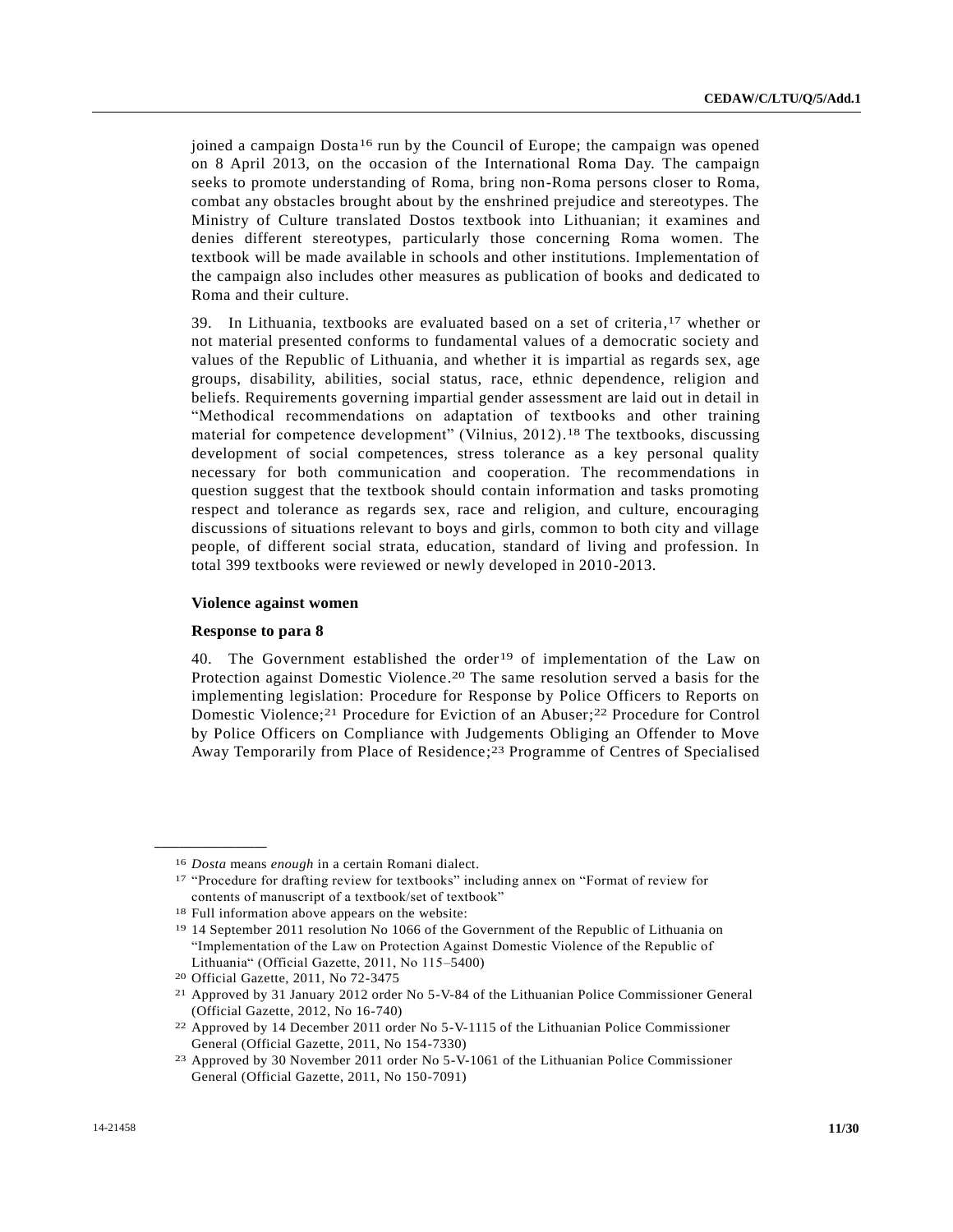Support; 24 Concerning Implementation of the Law on Protection Against Domestic Violence. 25

41. As of September 2012, there are 17 specialised assistance centres throughout Lithuania; financed by the state budget and run by Women's NGO's. The centres seek to help women, victims of domestic violence. Staff of the centres, when receiving information from police on cases of violence and contacts of a victim of domestic violence, contact victims immediately, by telephone, e-mail or directly, clarify situation and offer complex assistance, including emotional support; they also provide information of further assistance and individual plan on assistance measures, and agree with a victim of violence on a method of specialised complex assistance, most acceptable to a victim.

42. Sexual coercion, rape and other criminal acts of sexual nature are listed in Chapter XXI of the Criminal Code (Crimes and misdemeanours against freedom of a person's sexual self-determination and inviolability). Criminal acts of sexual nature are always punishable, whether or not between spouses. However Lithuanian courts information system do not specify yet separately cases of issuing of protection orders, as the Law on the Protection against Domestic Violence. This opportunity remains for the future.

43. In the period from 15 to 31 December 2011, the Register of Incidents Registered by Police registered 1,712 reports on domestic violence; these served as a basis for 684 pre-trial investigations, including 330 cases where pre-trail investigation was refused. Pre-trial investigations opened in 2011 based on domestic violence recognised 566 women, 62 men and 69 children as victims, while 622 men, 38 women and 2 children were recognised as suspects.

44. In the period from 1 January to 31 December 2012, the Register of Incidents Registered by Police registered 18,268 reports on domestic violence; these served as a basis for 7,586 pre-trial investigations, including 3,604 cases where pre-trail investigation was refused. Pre-trial investigations opened in 2012 based on domestic violence recognised 6,494 women, 721 men and 637 children as victims, while 6,462 men, 286 women and 23 children were recognised as suspects.

45. In the period from 1 January to 31 December 2013, the Register of Incidents Registered by Police registered 21,615 reports on domestic violence, started 10,015 pre-trial investigations and in 7,286 cases pre-trail investigation was refused. In 2013 pre-trial investigations recognised as a victims: 8,322 women, 1,128 men and 739 children. 8,151 men, 501 women and 62 children were recognised as a suspects.

46. Before the Law on Protection Against Domestic Violence entered into effect (until 15 December 2011), reports on domestic violence would usually be classified in the Register as "noise at home", "domestic conflict", etc., however there were some reports included in the above categories that were not related to domestic violence (e.g. conflict between neighbours, excessive noise in a flat, excessively loud music, etc.). There is therefore no opportunity to provide data on reports concerning domestic violence before the Law entered in force. Information on registered person's victims from family members and relatives in 2010-2012 appears

<sup>24</sup> Approved by 19 December 2011 order No A1-534/V-1072/1V-931 of the Minister of Social Security and Labour, Minister of Health and Minister of the Interior (Official Gazette, 2011, No 159-7530)

<sup>25</sup> 7 March 2013 order No 5-V-196 of the Police Commissioner General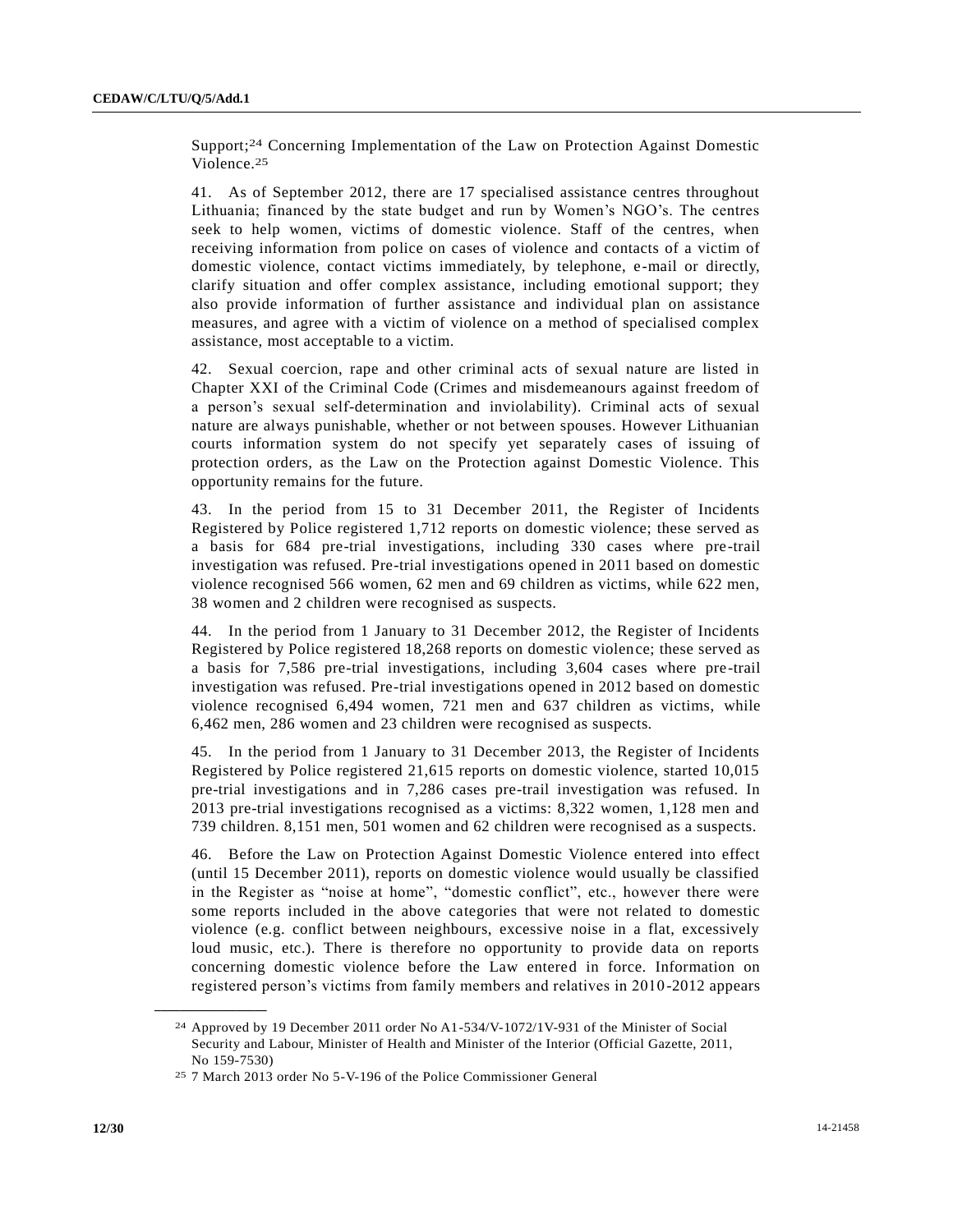in Annex 4. Currently the new information system/database on criminal proceedings is under development. It is planned that this system will start functioning on October 2014.

47. The case classification used by the National Courts Administration, serving for collection of statistics on cases, includes no category concerning application of the Law on Domestic Violence. The National Courts Administration expects to consider an option to supplement classification of cases at a later date.

48. Continuous trainings are arranged for judges, judicial assistants and prosecutors. F.i. On 12-13 April 2011, a seminar on Domestic violence was conducted for 15 judges, 5 prosecutors and 10 police officers. On 14-15 April 2011, second seminar on Domestic violence was conducted for 15 judges, 2 judicial assistants, 5 prosecutors and 10 police officers. The seminars lasted 15 academic hours. Topics included best practise of legal reform (international principles and standards of legal reforms of domestic violence, objectives of governmental initiatives and response by the legislation, preventive protection orders and their objectives). Consequences to perpetrators. Facts and false interpretation of domestic violence. Theory of violence, power and control. Police response to domestic violence. Application of Duluth model on coordinated community response. Assessment of risk and latenticity of domestic violence. Identification of aggressor. Cases of elevated risk. Repeated abusers and infringements of protection measures. Mediation in case of domestic violence.

49. On 24-27 January 2011, a seminar was conducted on "Underage justice" involving 12 judges, 10 prosecutors, 5 professionals from the Prison Department under the Ministry of Justice and 5 professionals from Police Department under the Ministry of Interior. On 5-8 December 2011, a second seminar was conducted on "Underage justice" involving 20 judges, 9 prosecutors, 4 professionals from the Prison Department under the Ministry of Justice and 5 professionals from Police Department under the Ministry of Interior. The seminar includes the following topics: Violence against children in electronic space (2 academic hours). Domestic violence (2 academic hours). Special features on communicating with aggressive children and those victims from violence (3 academic hours).

50. 2 seminars were run for the law enforcement officials and other lawyers, "Criminal procedure (addressed to district court judges with experience in judicial position over 5 years)" dedicated to topic on "Practical application of the Law on Protection Against Domestic Violence of the Republic of Lithuania" (2 academic hours). On 7-9 May 2012, seminar was conducted involving 28 judges, 3 judicial assistants, and 14 prosecutors. On 5-7 November 2012, seminar was conducted involving 31 judges, 3 judicial assistants, 14 prosecutors, and 1 other professional. In 2013, 3-academic hour seminars were conducted on "Practical issues of application of the Law on Protection Against Domestic Violence of the Republic of Lithuania". On 18-20 February 2013, seminar was conducted involving 37 judges, 4 judicial assistants, and 8 prosecutors. Next seminar of this type for judges and prosecutors was conducted on 25-27 November 2013.

51. In 2011, the Lithuanian Police School ran 6 skill improvement seminars on violence against women, involving 69 police officers throughout Chief Police Commissariats in every county of Lithuania. In 2012, there were 14 skill improvement seminars on "Protection against domestic violence", involving 201 police officer. In 2013, training on "Protection against domestic violence" by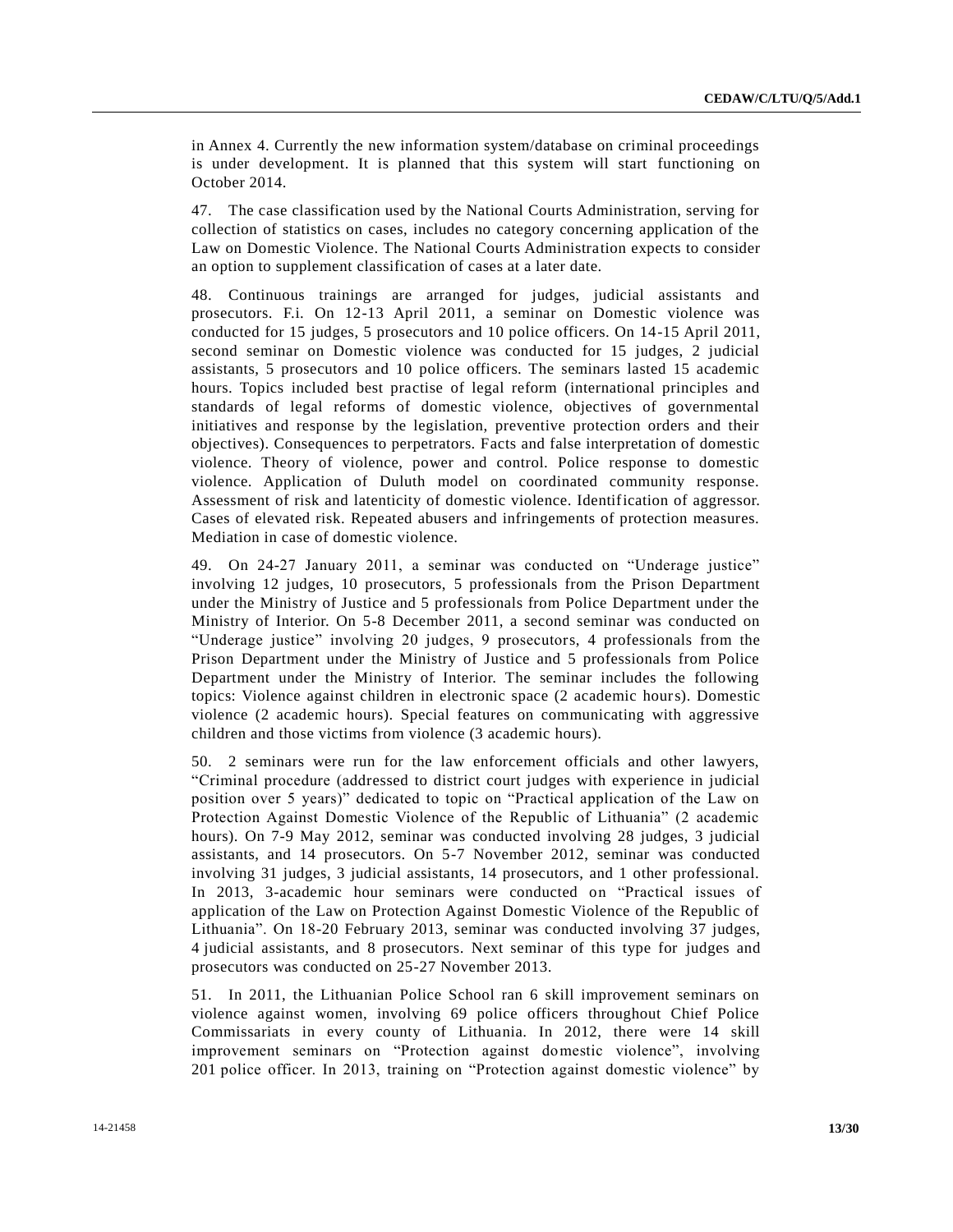the Lithuanian Police School involved 228 officers. In 2013, the Ministry of the Interior jointly with the Crisis Centre, Vilnius Women's House ran 2-day training to officers of Vilnius city police and Emergency Response Centre on mechanisms for assistance to victims of domestic violence.

52. The website of the Police Department under the Ministry of the Interior contains separate chapter "Living without violence"; 26 it contains the above law and other legislation related to domestic violence, as well as methods and contacts to report on instances of domestic violence, as well as contacts of centres of specialised assistants. The same heading regularly publishes information on instances of domestic violence, their consequences, as well as preventive measures undertake by the police. Website www.bukstipri.lt, administered by the Ministry, publishes relevant information to victims of violence as well as the general public, including legal information, statistics, research data and preventive measures in place.

## **Response to para 9**

53. The Ministry of Justice, seeking to improve accessibility of legal assistance to victims of violence and improve competence of respective officers, when implementing measures under the National Strategy on Reduction of Violence Against Women<sup>27</sup> ran training for persons providing (organising) State-guaranteed legal aid, including issues of violence against women and reconciliatory mediation. The training involved 35 representatives of municipality administrations, 19 staff members of State-guaranteed legal aid services and 3 advocates of secondary legal aid offices.

54. In course of implementation of the Law on Protection Against Domestic Violence and the above Programme of the specialised assistance centres included in para 41, State funding was granted in 2012 to 9 centres providing specialise d assistance to victims of domestic violence throughout Lithuanian municipalities. In 2012, funding of LTL 579,600 and in 2013, LTL 920,000 was made available from the State budget to the activities of the Centres. Information on assistance to victims, including temporary accommodation, by the region, to is presented appears in the Annex 5.

55. The Ministry of Social Security and Labour annually provide the funding for complex assistance to women, victims of violence and prevention measures. In 2010-2012, LTL 1,398,000 was granted for these purposes. In average, 25 projects of non-governmental organisations, mostly women's organisations, are supported every year. NGO projects provide assistant to the victims of violence, including support in emergency situations, information and advice on the different opportunities of the services available, legal advice and psychological consultations, awareness raising, mediation with the service providers, work with perpetrators etc. Every year, 1,500 victims to violence receive complex assistance. Projects of women's organisations greatly contribute to awareness raising and educational activities (conferences, seminars, round-table discussions, information campaigns and training) on the gender-based nature of violence, intolerance of violence etc.

<sup>26</sup> http://www.policija.lt/index.php?id=14172

<sup>27</sup> Approved by 22 December 2006 resolution No 1330 of the Government of the Republic of Lithuania (Official Gazette 2006, No 144–5474)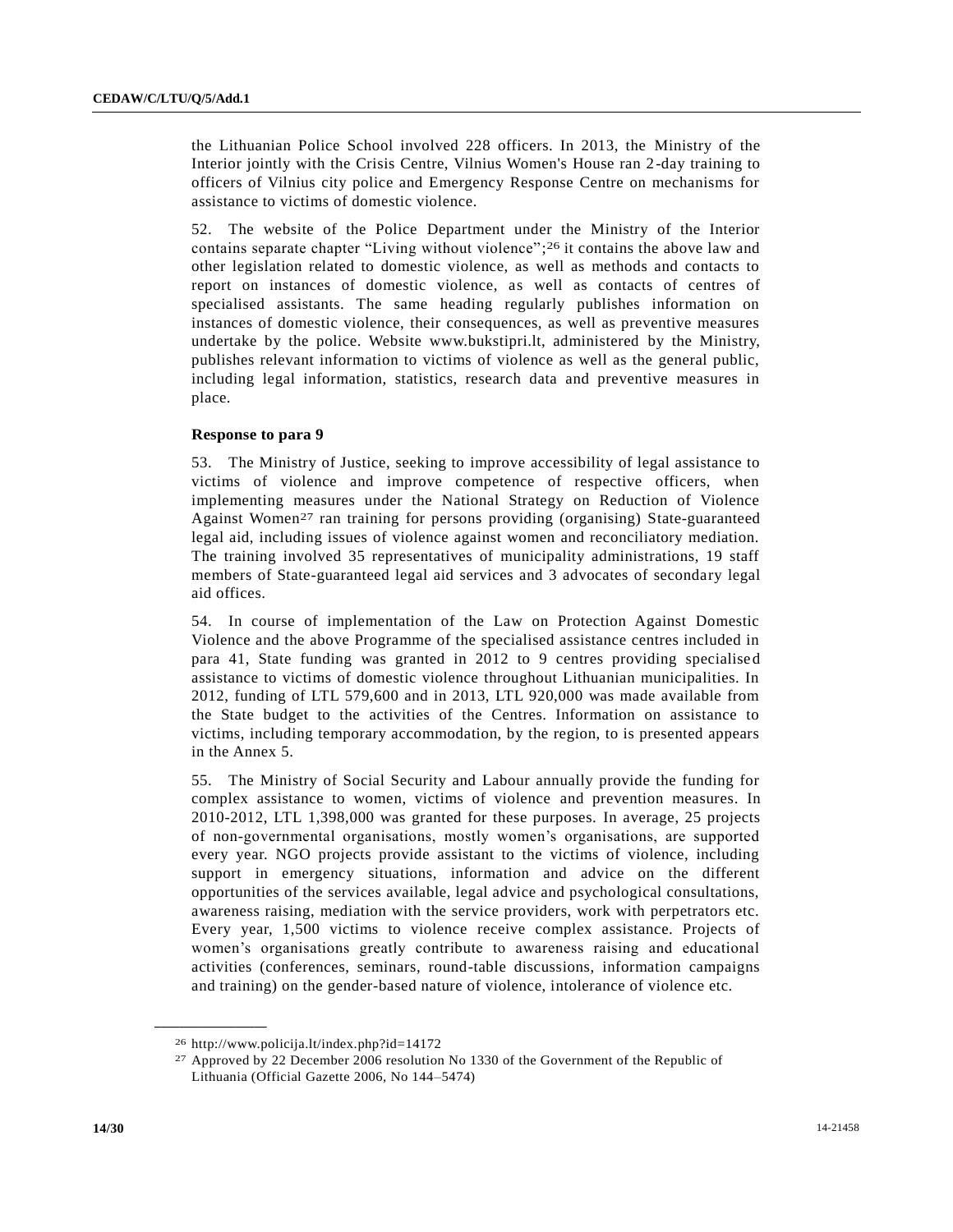# **Women trafficking and exploitation for prostitution**

#### **Response to para 10**

56. Implementing measures of the Programme for human trafficking prevention and control, 28 2009-2012 were aimed to improve legal regulation of prevention and control of human trafficking, enhance interdepartmental cooperation in the field of prevention and control of human trafficking in municipal level, improve prevention of human trafficking and coercive prostitution through a wide range of information campaigns addressing human trafficking and through running training to teachers and administration of schools on hazards caused by human trafficking and prostitution; aid was granted to projects dedicated to social assistance to victims of human trafficking and coercive prostitution and to return the same people to the society and the labour market, offer assistance to victims of human trafficking returning from abroad to Lithuania, etc. The annual reports on the programme implementation measures are publicly available on the website of the Ministry of the Interior. 29 They contain detailed information on the concrete results, measured by the established qualitative and quantitative criteria. F.i., in 2012, 25 victims were reintegrated to the society, 12 gained identification documents, 30 victims were employed, 16 were registered at the Labour Exchange, as a job seekers, 4 victims acquired professions, 11 victims were protected from risky migration etc. Due to the financial constraints no external evaluation was carried out. Measures for improving confidence of foreign victims of trafficking in law enforcement agencies were not carried out as no such victims were identified. However there is established and order of the support for such a victims, including order of temporary residence permits, housing, etc.).

57. The Ministry of Social Security and Labour, when implementing the above programme, has provided financial assistance to the projects aimed to provide social assistance to victims of human trafficking and coercive prostitution and to return the same to the society and labour market. In the period of 2009-2012, 15 projects of non-governmental organisations were funded with total value of LTL 387,000. Complex assistance was granted to 398 individuals (including 340 women and 58 men), including 232 victims of human trafficking (the remainder being of different risk group). Temporary shelter was offered to 45 individuals.

58. The Consular department of the Ministry of Foreign Affairs, in course of the above programme, offered assistance to people returning to the Republic of Lithuania, being victims of human trafficking abroad. In 2009-2010, the funding allocated to the measure was LTL 5,000, while in 2011-2012, LTL 10,000. In 2010, consular assistance was offered to 3 individuals, 30 while in 2011 to 1 individual (Spain), and in 2012, to 6 individuals<sup>31</sup>

59. The Consular department runs training for consular officials yearly, designed to train identification of victims of human trafficking and offer them qua lified assistance. The intranet of the Ministry provides information to the consular officers on victim identification and assistance. Information to victims of human trafficking

<sup>28</sup> Approved by 9 September 2009 resolution No 1104 of the Government of the Republic of Lithuania (Official Gazette, 2009, No 112–4761)

<sup>29</sup> http://www.vrm.lt/lit/Prekybos-zmonemis-prevencijos-ir-kontroles-programa/246/1

<sup>30</sup> 1 person each in Czech Republic, Germany and Spain.

<sup>31</sup> 1 person each in the Netherlands and Ireland, 2 persons each in Spain and the United Kingdom.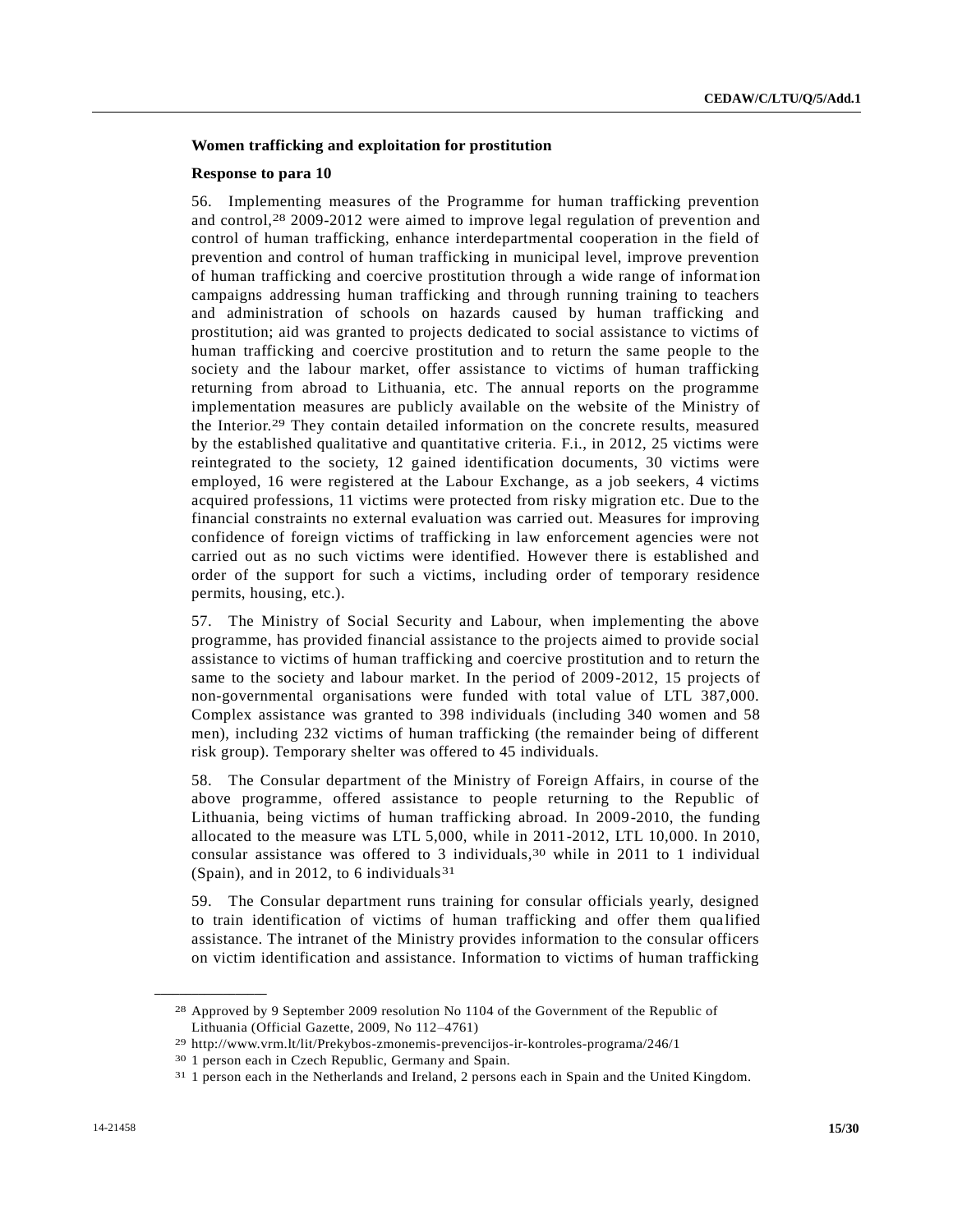is placed on website of the Ministry at http://keliauk.urm.lt. In order to offer assistance to the victims of human trafficking and to contribute to their integration upon return to Lithuania, the staff members of the consular department regularly exchange information with competent Lithuanian and foreign authorities and the non-governmental organisations.

60. In order to ensure efficient implementation of the Programme for human trafficking prevention and control and to retain its continuity, an extension of the programme was designed, i.e. inter-institutional action plan on implantation of national programme on crime prevention and control. 32 The aims, objectives and measures designed for prevention of human trafficking, allocations and implementing authorities appear in annex 6.

61. The Ministry of Social Security and Labour implementing inter-institutional action plan referred to in para 60 above, allocated LTL 150 thous. To finance 5 projects by the NGO in 2013 intended to assist victims of human trafficking and those in risk, preventive measures, etc. Estimated funding in 2013-2015 (LTL 150 thous. every year) concerns 5 projects aimed to implement preventive measures of human trafficking. Activities were aimed at awareness raising and information in communities and the public, encouraging of close inter-institutional cooperation in prevention and control of human trafficking and supervision of social workers, health care professionals, police officers and other professionals dealing with victims of human trafficking. In addition, in 2013, the ministry supported by the means of the state budget and the EU structural funds, 3 projects, aimed at prevention of trafficking and reintegration of the victims to the labour market, in total LTL 1 mln.

62. Apart from the above measures, there are annual training for professionals and international projects as well as interdepartmental meetings dedicated also to identification of victims of human trafficking and engagement of the same individuals, e.g. persons providing State-guaranteed legal assistance and organising its provision in 2012 had an opportunity to attend training on "human trafficking". The police carried out measures within its competence dedicated to prevention of crimes related to human trafficking. Based on cooperation with Lithuanian Caritas, Missing Persons' Families Support Centre, preventive events were organised to young audience and lectures were delivered on human trafficking. Preventive measures involved information on key methods of recruitment and abuse used by human traffickers, forms of human trafficking, organisations providing assistance to victims of human trafficking in Lithuania and abroad. The website of the Police Department under the Ministry of the Interior<sup>33</sup> regularly publishes information on prevention and control of human trafficking, risks posed by the same crime and various other issues.

63. Ministry of the Interior draws the attention, that complex assistance is made available to every victim of human trafficking, yet it is not always accepted. Through anonymity, personal data are not disseminated and accounted. Legal assistance based on State aid applies to every victim, unless they bring in their own advocate. Data on investigation of human trafficking, available to the Ministry from

<sup>32</sup> Approved by 14 November 2012 resolution No 1381 of the Government of the Republic of Lithuania (Official Gazette, 2012, No 135–6897)

<sup>33</sup> http://www.policija.lt/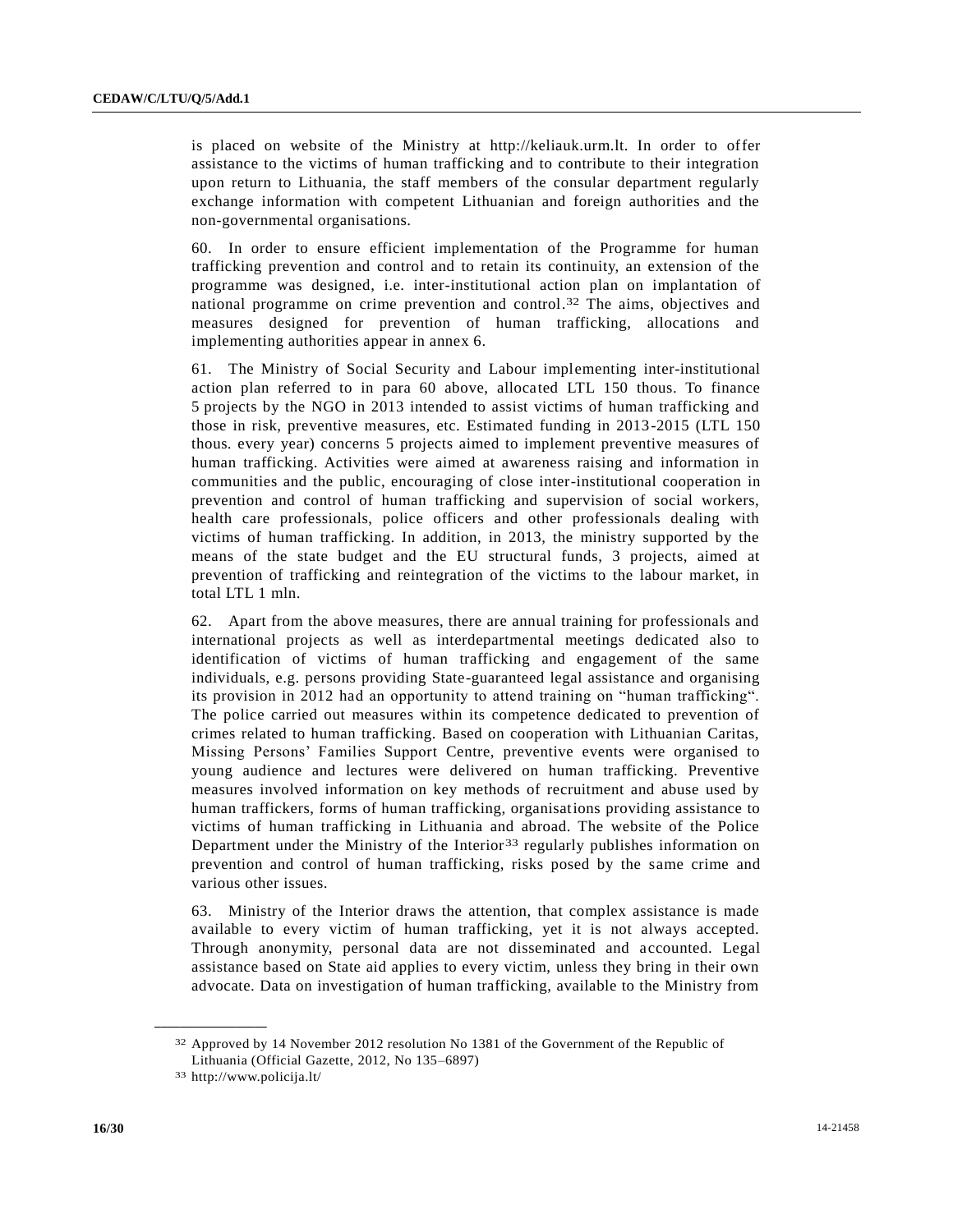responsible authorities and organisations when compiling reports and completing international questionnaires appear in annex 7.

64. According to the Ministry of the Interior, so far, there were no temporary residence permits issued under Article 26 of the Law on Legal Status of Aliens 34 for cooperation with criminal persecution authorities to aliens, victims of human trafficking. Notably, since 2013, the Refugees Reception Centre has specially fitted premises for accommodation and social assistance to any alien, who has been or still is victim of crimes related to human trafficking for the period of determination of cooperation with a pre-trial investigation authority or the court. 35

# **Response to para 11**

65. In 2011, police officers issued 415 reports for actions provided by article 1821 of the Code of Administrative Offences, Engaging in prostitution or use of payable prostitution services. 408 reports were issued to adults, including 389 to women, 19 to men, and 7 to the minors. 17 reports were issued for purchase of prostitution services, all offenders being male. In 2012, police officers under the above article issues 252 reports, including 2 for minors. 20 men purchased prostitution services and 2 engaged in prostitution themselves. Administrative sanctions for minors were applied only in cases when it was fully proved, that their activities were voluntary and aimed at getting financial profit.

66. Notably, target group of projects supported by the Ministry of Social Security and Labour listed in the paras above, include victims of both human trafficking and coercive prostitution. Some 85% of individuals benefitting from complex assistance during these projects were women, mostly victims of coercive prostitution. There is a dedicated supported project, carried out by the Association of Women Affected by HIV/AIDS and their Relatives, engaging specifically with women affected by HIV/AIDS and related risk groups, as well as their relatives.

67. Professionals at the public health offices have competence to carry out educational activities and used their websites and specialised events, conferences addressed to various communities to disseminate relevant information on the sexually transmitted diseases and health risk of prostitution; they also run campaigns to mark the World AIDS Day. Offices of low-threshold services in Lithuania carry out tasks dedicated to mitigate prevalence of risk-related infections, risk of overdose and terminal cases, crime, other negative consequences to health, social, economic and legal consequences.

68. According to the Centre for Communicable Diseases and AIDS (hereinafter the ULAC) in 2012, there were 11 independent legal entities or structural divisions of organisations (offices) offering low threshold services in Lithuania; In total, these actors distributed to beneficiaries of low threshold services 32,031 condoms (in 2011, 32,697 condoms), provided 17,534 consulting and information services (in 2011, 20,871 services), mediation services (registration to health care institutions,

<sup>34</sup> Official Gazette, 2004, No 73–2539 as amended

<sup>35</sup> The premises are installed in accordance with 18 April 2012 resolution No 430 of the Government of the Republic of Lithuania "On approval of procedure for granting of period for self-determination, where an alien, who is or has been victim to crimes related to human trafficking, is required to decide whether or not to cooperate with a pre-trial investigation authority or court" (Official Gazette, 2012, No 49–2385)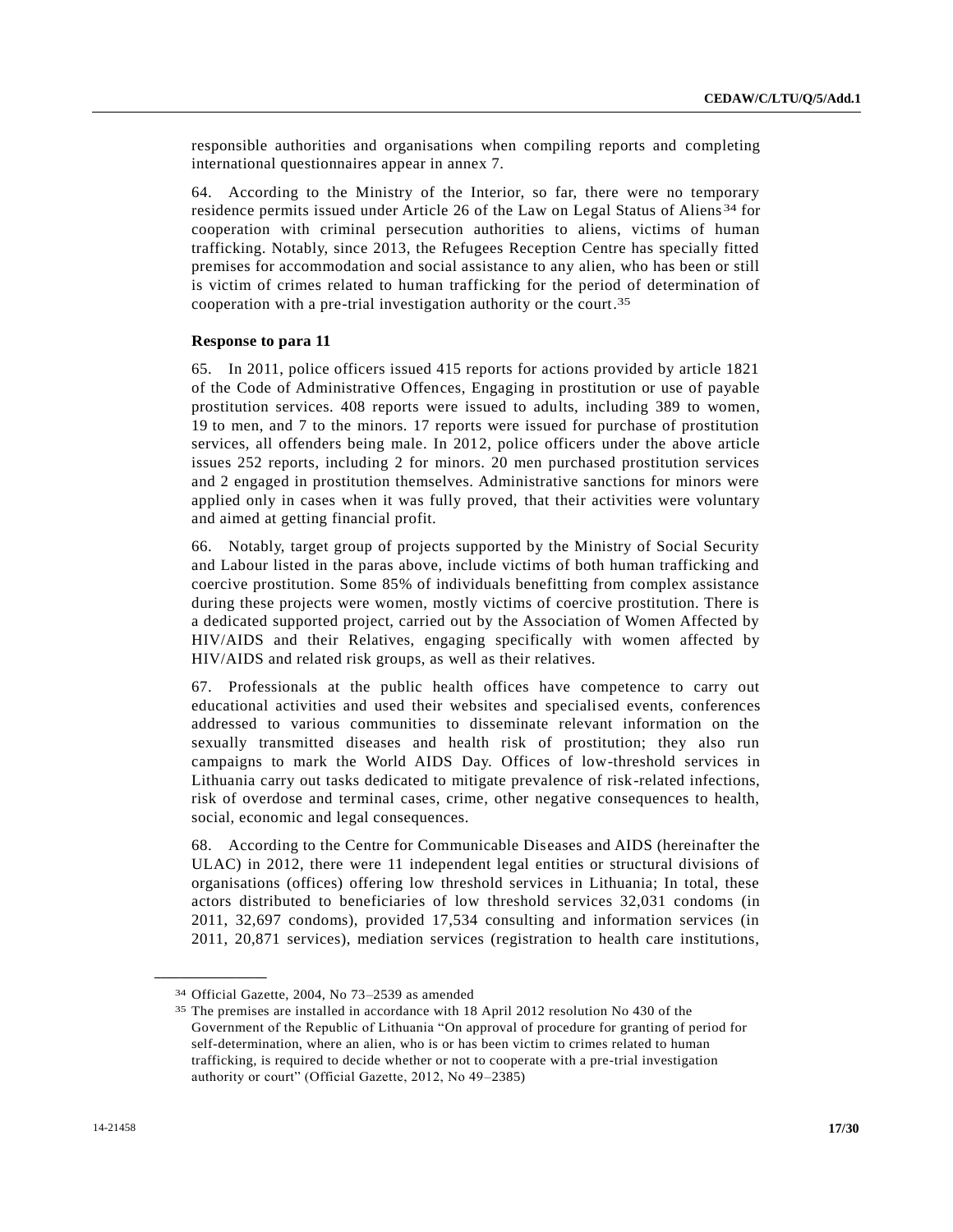aid when benefitting from social legal services) of 3,094 (in 2011, 2,672 services). According to the ULAC, in 2012, there were 327 women examined for HIV infection (those offering sexual services for fee), and one women was diagnosed with HIV infection. Klaipėda Centre for Addiction Diseases performed HIV test to as many as 42.2% of women offering sexual services for fee.

69. In course of implementation of the trial 2011-2015 National programme for prevention of violence against children and for assistance to children,<sup>36</sup> complex assistance (psychological, medical, social and legal) has been provided since 2005 to children and their family members, victims of violence, including sexual violence. However, the demand for the services exceeds abilities of the organisations to render complex services to victims of violence. Annual funding granted to NGO is approx. LTL 300,000.

70. In order to ensure long-term assistance, the Ministry of Social Security and Labour, in implementing programme on "Children and youth in risk group" under financial mechanism of the European Economic Area expects to establish, by 2016, a centre for assistance of children, victims of sexual violence. Once the centre is established in Lithuania, children, victims of sexual violence or sexual abuse and their families would have guaranteed specialised complex assistance, quality interrogation of a child and other services. The centre seeks to prevent repeated traumatisation of children, exposed to sexual violence and abuse, to reduce possibility for secondary damage and help tackle trauma effects.

71. Article 182(1) of the Code on Administrative Offences provides liability not only for engagement in prostitution but also for use of the same services. Comment to article 182(1) of the Code provides that no underage person, involved in prostitution in any manner, shall be held accountable in administrative procedure, except of cases, when it is proved, that the minor do it voluntarily with the purpose of gaining profit.

# **Involvement in public and political life**

# **Response to para 12**

**\_\_\_\_\_\_\_\_\_\_\_\_\_\_\_\_\_\_**

72. In 2012, 33 women (23% of all members of the Parliament) were elected. In the late 2013, there is 1 female minister out of 14 (7%). In 2011, 342 women (22%) were elected to municipal councils. In 2013, there are 6 women mayors out of 60 (10%). In the late 2013, women accounted for 76% of civil servants (statutory officers excluded). According to the data available to the Register of Civil Servants, 3,737 women hold managing positions in civil service (statutory officers excluded). More detailed information on involvement of men and women in the public and political life appears in annex 8.

73. During implementation of Programme measures, activities of women politicians clubs throughout Lithuanian regions receive LTL 10,000 funding per year. The measure in question runs seminars for members of Milda club, uniting of women politicians of various political parties, arranges meetings with heads of clubs of women politicians of major Lithuanian cities. E.g. in 2012, a seminar was run on "How to organise successful election campaign" involving 13 women politicians

<sup>36</sup> Approved by 3 January 2011 order No A1-2 of the Minister of Social Security and Labour (Official Gazette, 2011, No 2-81)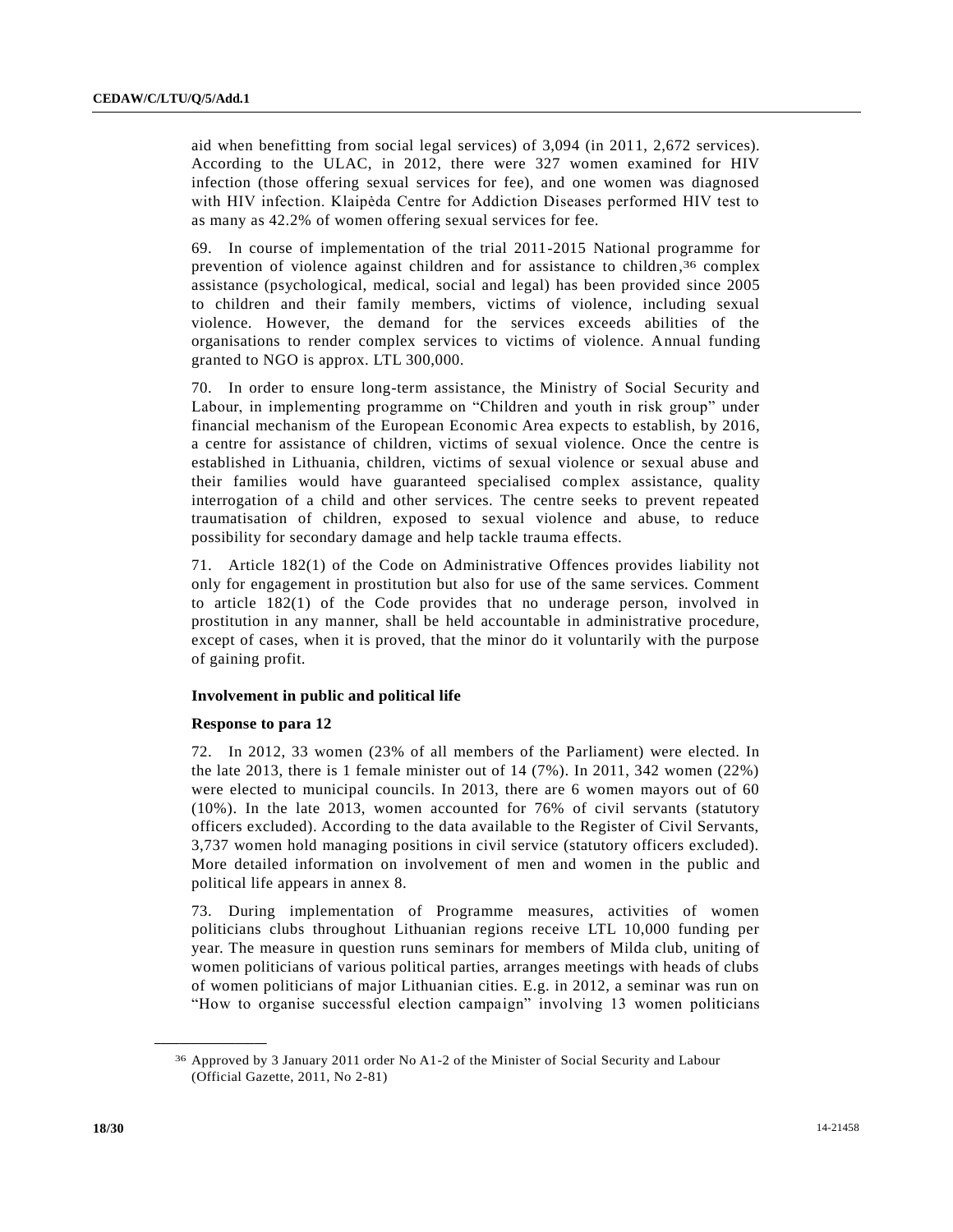representing different parties from Lithuanian regions. The measure also runs social event of Milda club of women politicians, seeking to expand activity of contact network. The event involved 71 women from various organisations and parties from Lithuanian regions. Kaunas hosted a conference on "Parliament election in terms of gender equality". The conference involved 96 individuals, mostly active politicians from Milda club. Meeting of Milda network of women politicians in 2013 provided strategies concerning election to the European Parliament (EP) and municipalities. Different events held discussions that decided to exploit the period prior to election to the EP for women in 50-50 campaign, and to seek to ensure 50% representation of women in the list of candidates.

74. The parties, when compiling list for elections, voluntarily select an option to use a certain model for gender balance. The Law on Equal Opportunities provides for an option of special interim measures, subject to respective laws. However, draft amendments of certain laws submitted to date did not meet joint agreement in the Parliament.

# **Education**

# **Response to para 13**

75. For the purpose of implementation of the Strategy for equal opportunities of men and women in science, 37 the Lithuanian Academy of Science has carried out in 2011-2012 project funded by the EU structural funds on "Promotion of gender equality in science (LYMOS)". The project included activities provided for by the strategy: it awarded scholarships to scientists returning to work after their maternity/paternity leave, granted support for scientific expeditions, conducted lectures-discussions in the Parliament and the Government, carried out long-term and short-term training on issues of gender equality, conducted international conference on "Promotion of gender equality in science", conducted study on public opinion concerning gender equality, conducted awareness campaign, designed an internet portal, carried out publicity campaign, broadcasted social advertising over national television, published a book on "Promotion of gender equality in science", 38 which, apart from results of various studies, includes recommendations for institutions of science and studies as regards establishment of equal opportunities of scientists, both men and women, in institutions of science and studies.39 No external impact assessment was carried out.

76. The Ministry of Education and Science granted funding for update of software of the information system of dropouts and children not in education (NEMIS)<sup>40</sup> in order to improve the system. Draft regulations of NEMIS are coordinated with other authorities. Software update and testing is underway.

<sup>37</sup> Approved by 2 June 2008 order No ISAK-1600 of the Minister of Education and Science (Official Gazette, 2008, No 67-2537)

<sup>38</sup> http://lma.lt/media/k2/attachments/LL\_moksle.pdf

<sup>39</sup> For more details on the project see:

<sup>40</sup> The system is currently improved in compliance with 25 April 2012 resolution No 466 of the Government of the Republic of Lithuania", On 4 August 1997 resolution No 889 of the Government of the Republic of Lithuania "On Approval of Procedure for Accounting of Children Living within Territory of Municipalities" pakeitimo" (Official Gazette, 2012, No 50- 2473)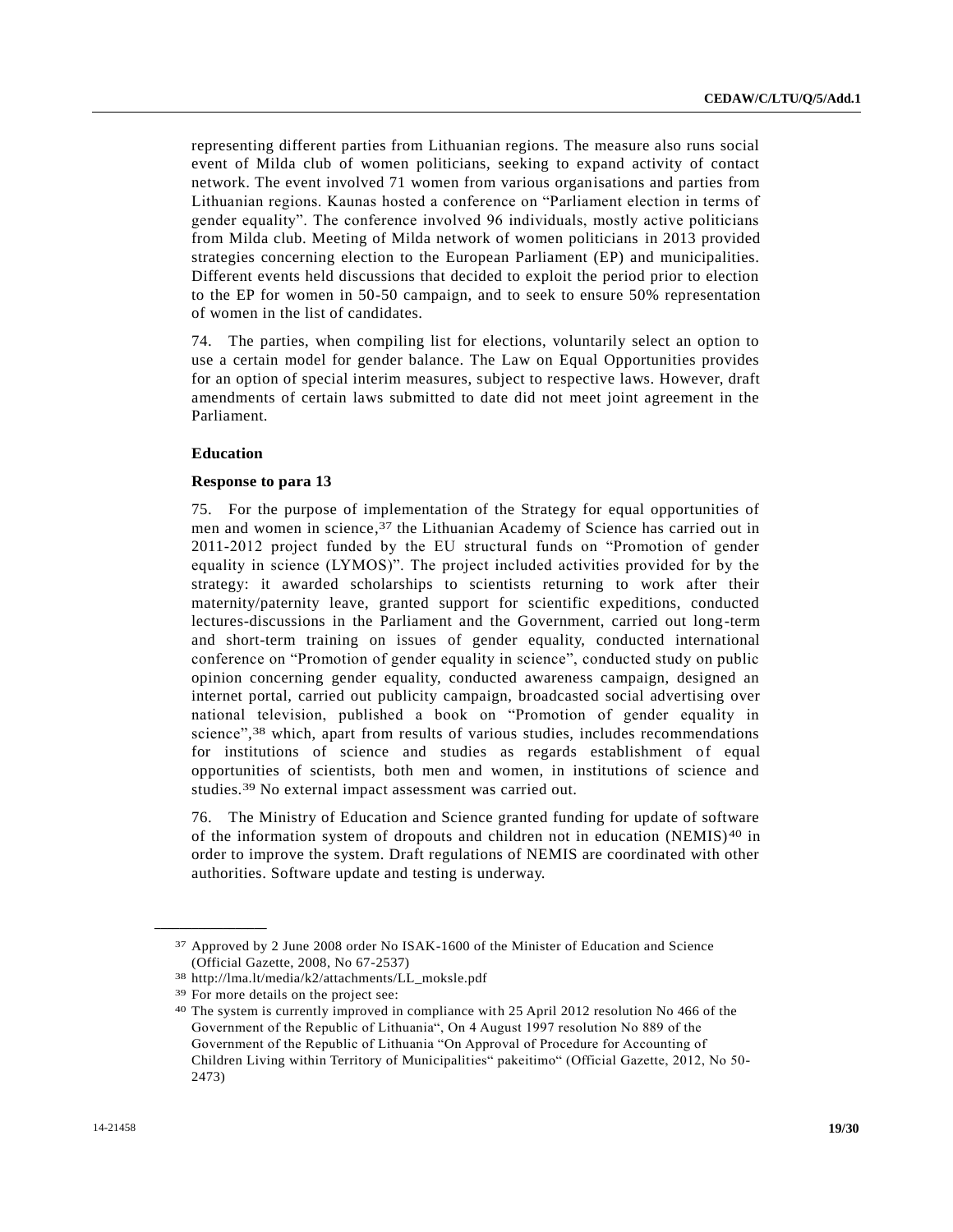77. The Programme provides for specific measures in the field of education and science, falling within responsibility of the Ministry of Education and Science. Impact of those measures will be assessed in the Overall extended comparative Impact Assessment of the Programme.

78. Before 2013, register of pupils did not gather data on national or ethnic origin of pupils. Since 2013-2014 academic year, data on the native language(s) is registered, however the schools are not required to provide the same data. According to the preliminary data, available to the Ministry of Education and Science, out of a total of 357,421 pupils is Lithuanian comprehensive schools there are 414 Roma pupils (227 girls and 187 boys). This accounts for 0.1% of total number of pupils. Grades 9-10 (part II of comprehensive education) and grades 11-12 (secondary education) includes more girls: 24 in grades 9-10, 7 in grades 11-12, while there are 15 boys in grades 9-10 and 5 girls in grades 11-12. There are yet no data available on exclusion or drop out of Roma pupils, as there is no possibility to compa re data (as they were previously not collected). Register of students contains no data on nationality or native language of a student, therefore this register of students does not show the number of Roma students.

79. In order to facilitate integration at school for pupils of pre-school age, there is annual funding made available to the centre of Roma community, running preparation for school of 40 children 4-7 years old, including classes of Lithuanian, mathematics and social skills. All boys and girls living in the same settlement attend classes. Non-governmental organisation Lithuanian Young Falcon Union carries out a project on "Help me fit in: first steps at school", seeking to develop new long -term methods to combat exclusion of Roma children. The project is based on cooperation between Lithuanian volunteers and Roma children, built on friendship, mutual understanding, contributing to motivation of Roman children and their opportunities to integrate in school more successfully, combating mutual negative attitudes and expanding opportunities for integration. 2 classes take place every week, with one dedicated to improvement of social skills following programme of informal education and another is a class for homework. Girls represent majority of children involved in the project.

# **Employment**

#### **Response to para 14**

80. Equality of men and women in employment area is a long term priority of the continuous National Programme on Equal Opportunities for women and men. Set of targeted measures under the Programme is dedicated to regularly eliminate preconditions for horizontal and vertical professional segregation in the labour market, including elimination of structural inequalities.

81. Measures of Programme in employment area are implemented together with women's organisations, providing funding for their relevant projects. F.i., the continuous project of Women's Issues Information Centre got funding from the Ministry of Social Security and Labour in 2012 and 2013. Within this project Equality workplaces are selected annually, f.i., in 2013, Kybartai Correction House and UAB Plius were voted as "Most equal workplaces". The competitions seek to promote planning of gender equality at work, which contributes to combating vertical and horizontal professional segregation.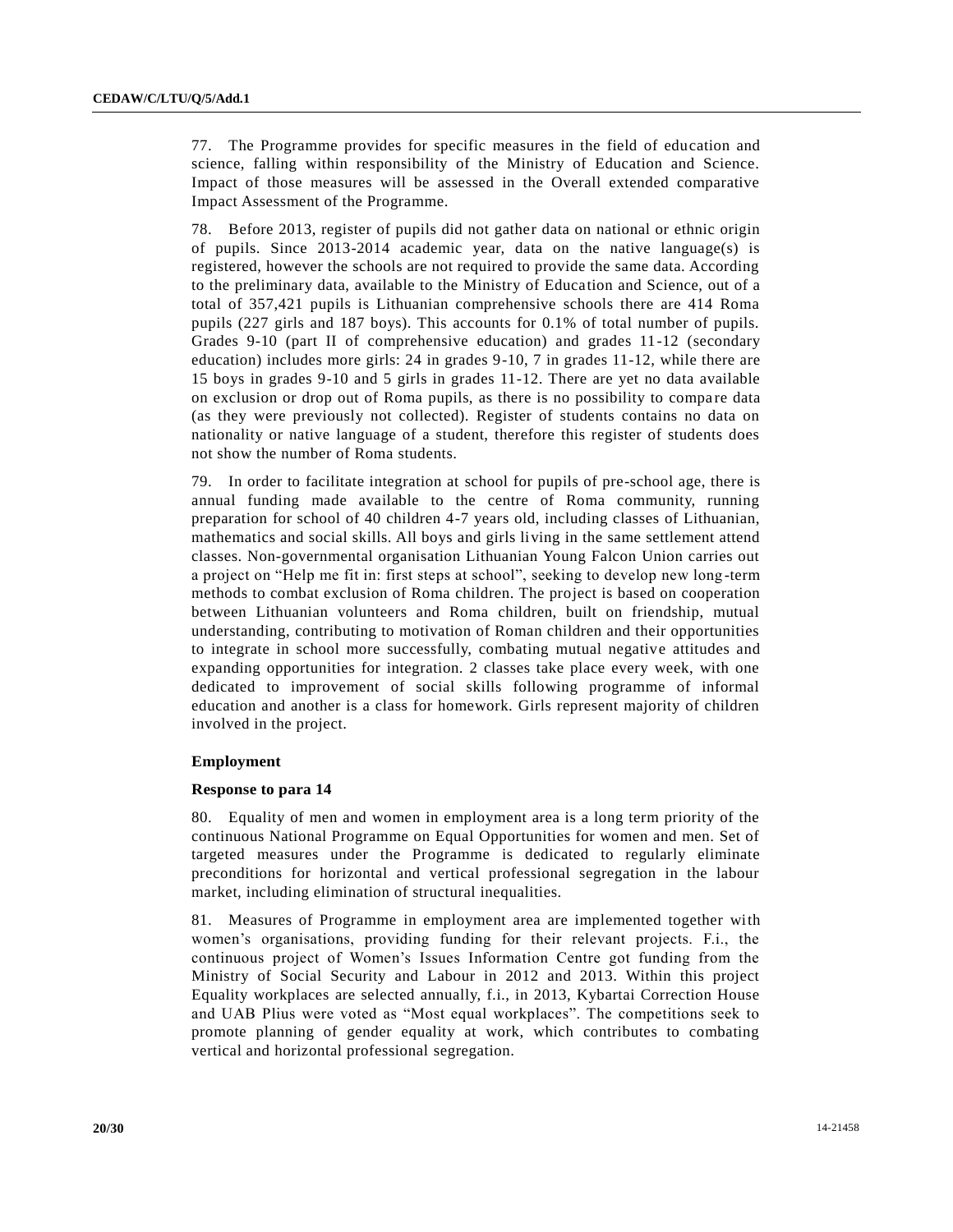82. Combatting vertical and horizontal professional segregation and improved gender balance in the labour market benefits from training, seminars and other education activities, funded by the programme. F.i., in 2013 Women's issues information centre organised trainings for social partners. In total 38 participants, representatives from various trade unions from 11 Lithuanian towns were trained. The Social Innovation Fund ran 2 seminars in Marijampolė and Jurbarkas in 2012, dedicated to "Planned and regular implementation of equality of men and women at work". The seminars involved 26 employees or their representatives.

83. For the persons seeking self employment or establishment their own businesses, the Lithuanian Labour Exchange provides information on the conditions of starting business, business development, recruitment, opportunities for activities under business license, and runs training of introduction to business. Training dedicated to introduction to business organisation in 2012 involves 4,277 individuals, including 1,885 women (in 2011, there were 3,304 individuals, including 1,482 women). Those seeking independent occupation are informed and advised individually in territorial labour exchange offices on conditions of starting business, its development and opportunities for activity under business certificate. In 2012, consultation on opportunities for activity under business certificate, using State-aid, was provided to 24,380 individuals including 11,544 women (in 2011, consultation was provided to 42,343 individuals, including 17,952 women).

84. The Ministry of Agriculture adopted regulations on tender for support of business initiatives of rural people and included the following criteria for support: "an applicant (farmer or rural resident) is a woman or at least 18 months without interruption prior to submission of application for support women account for at least 50% of average annual number of employees". Support for implementation of local development strategies is only made available to groups of local activities that ensure gender balance in the management bodies of local activity group, i.e. at least 40% of same sex individuals in management body with decision taking right.

85. Measures dedicated to combat horizontal and vertical professional segregation in the labour market also contribute to decreasing gender pay gap. According to the European Commission's Progress report on Equality between women and men, 2012, 41 Lithuania was positively evaluated as regards reducing the gender pay gap. The gender pay gap decreased almost twice: from 22.6% in 2007 to 11.9% in 2011.

86. Draft Law on Salary for Staff Members of State and Municipal Institutions of the Republic of Lithuania42 is currently coordinated with relevant ministries. Draft law seeks to set out a single salary system applicable to staff members of State and municipal bodies employed under labour agreement. The draft law seeks to equalise salary conditions for individuals engaged in job of equal qualification and complexity, relate salary of managers and other employees to the performance in the previous year, assessed using annual tasks, targets and assessment indicators applicable to both manager and employee in advance.

87. Infringement of the Law on Equal Opportunities presents an administrative offence examined by the Office of Equal opportunities Ombudsman in accordance with article 2476 of the Code of the Administrative Offences. The Code provides administrative fine of LTL 100 to 2,000 for infringement of the same law, with the

<sup>41</sup> http://ec.europa.eu/justice/gender-equality/files/documents/130530\_annual\_report\_en.pdf

<sup>42</sup> http://www.lrs.lt/pls/proj/dokpaieska.showdoc\_l?p\_id=208534&p\_fix=n&p\_gov=n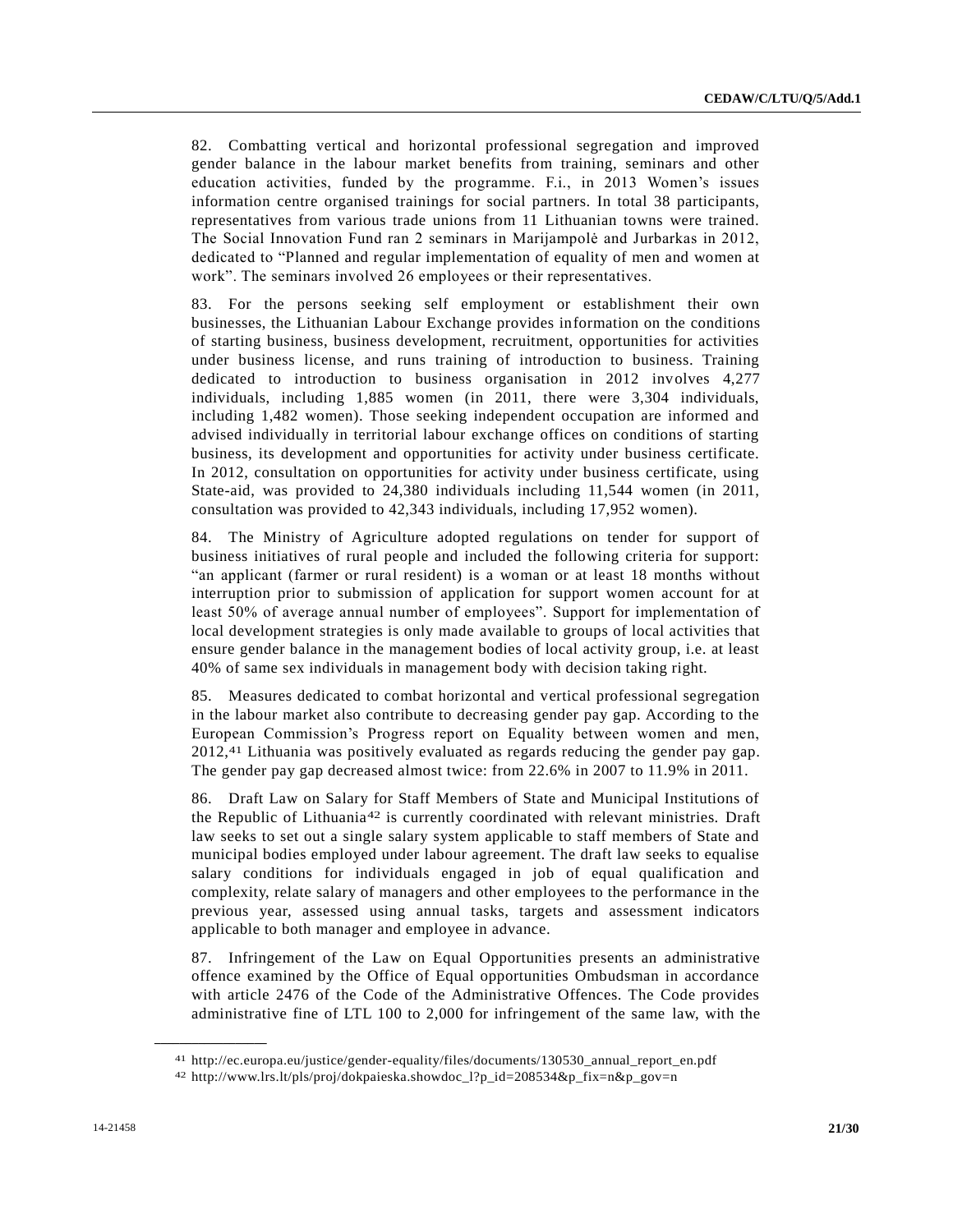fine of LTL 2,000 to 4,000 imposed for repeated actions. The same sanctions also apply to employers failing to ensure equal salary for men and women. National Courts Administration data below:

- Vilnius Regional Court, civil case No 2-1434-798/2012. The court delivered a judgement by default granting the claim by L. Š., the plaintiff, to the Romanian embassy concerning discrimination based on sex and disability as well as compensation of property and moral damage in part. The court of appellate instance modified the judgement in part (case No 2A-949/2013). The case is currently pending before the Supreme Court of Lithuania.
- Judgement of the Supreme Court of Lithuania in case No 3K-3-309/2012: ruling of the Court of Appeal of Lithuania, dated 11 November 2011, shall be reinstated by clarifying the same and by stating that A. C. shall be treated as dismissed from work under article 28 of the Law on the Employment Contract on the day the judgement enters into effect (case of the court of the first instance No 2-1212-553/2011).
- Judgement of the Supreme Court of Lithuania in case No 3K-3-598/2012: the judgements shall be reinstated and the claim dismissed (case of the court of the first instance No 2-44-669/2012).

# **Response to para 15**

88. In 2009 and 2011, men accounted for 7% of persons taking parental leave (3,300 men in 2009, 3,100 men in 2010). In 2010, men accounted for 7.5% of persons taking parental leave (3,600 men) and in 2012 – 8,1 percent. Lithuania collects no information as to number of men or women working on flexible work schedule. According to the 2012 report by the European Commission on the progress of equal rights between men and women, both men and women in Lithuania (whether with/without children) benefit from opportunities of part-time work rarely. Difference of employment rate of women with children below 6 years and those with no children accounted for -0.7% in 2012. In 2012, part time job by women accounted for 10.6% of a total employment rate.

89. Promotion of responsible parenthood, including encouragement of men to take paternity leave remains a long-term priority of the Programme. In line with the programme, in 2012, Super Tėvelis (SuperDad) page was designed on Facebook social network;<sup>43</sup> this page includes articles, designs and fills in content of applications, is place for various competitions (e.g. in 2 semester 2013, election of "Super daddy" was run). SuperTėvelis page currently has over 1,000 active followers, mostly young men and overall figure of visitors exceeds 300.000. as a result of the measures taken, availability of child care facilities increased since 79043 children in the kindergartens in 2011, to 87 559 in 2012, and 92 313 in 2013.

# **Health**

**\_\_\_\_\_\_\_\_\_\_\_\_\_\_\_\_\_\_**

#### **Response to para 16**

90. On 10 March 2013, 9 members of Parliament submitted for consideration the draft Law on Protection of Life in Prenatal Stage (draft law). The draft law provides for key principles governing protection of life in the prenatal stage: it sets out that

<sup>43</sup> http://www.facebook.com/pages/Super-Tėvelis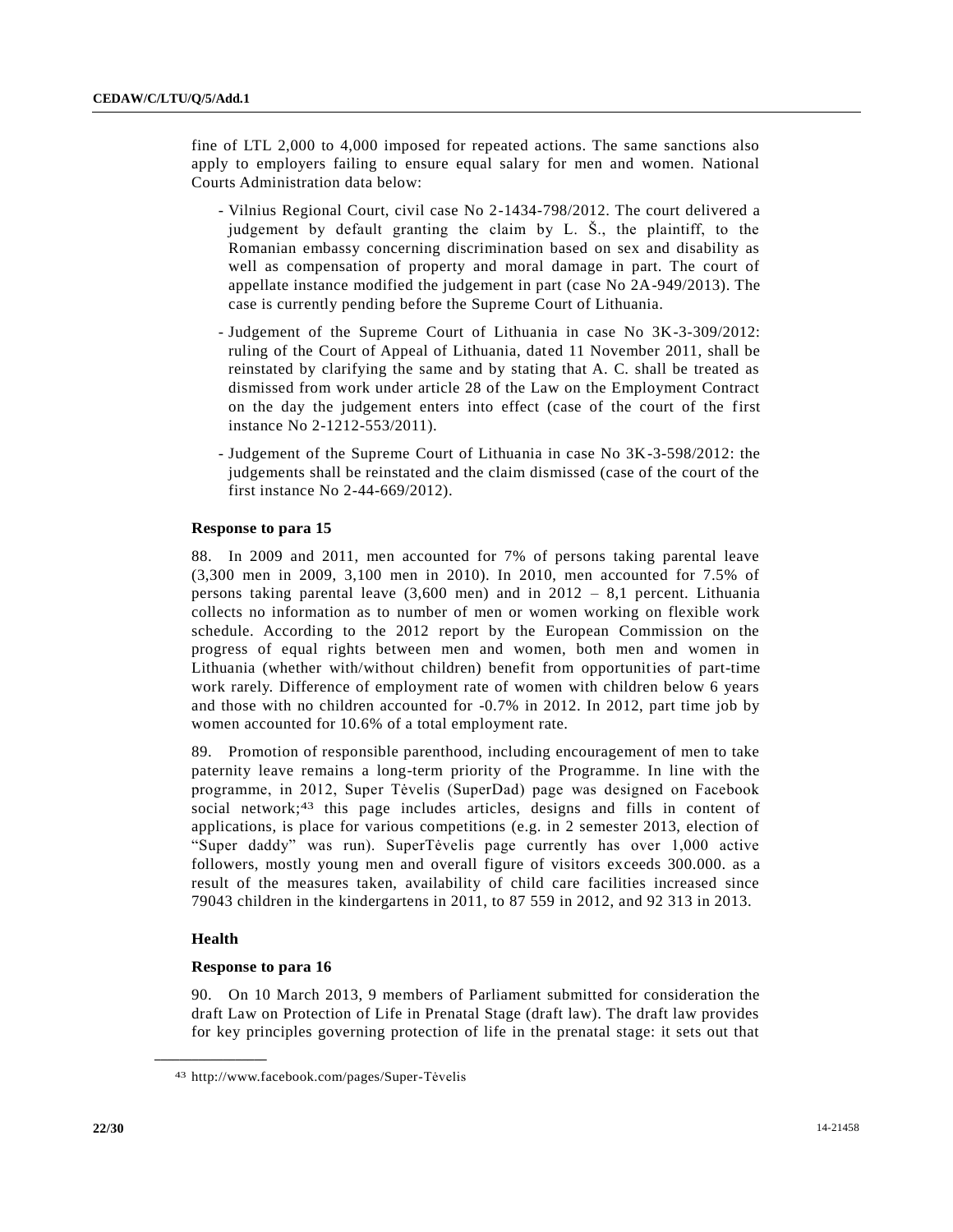human life originates from the moment of insemination of a woman and that all issues related to protection of life in the prenatal stage must be dealt with by granting priority to the rights of the new child, except for 3 cases: where pregnancy poses risk to life or health of the pregnant woman; where prenatal examination shows elevated probability of foetus being severely damaged or a child contracting incurable possibly terminal disease; when there are reasons to believe that pregnancy was caused by criminal acts. Draft law provides for permitted conditions for abortion and criminal liability for failure to comply with the law; it also sets out requirements and tasks to the Government and the Ministries to run care of foetus and pregnant women as well as training on life in the prenatal stage.

91. The government did not approve of the draft law, 44 as it limits the privacy of women. There were some doubts also as regards conformity to the doctrines of the Constitutional Court, the UN Convention on the Elimination of All Forms of Discrimination against Women, framework recommendations of the Committee, principles of the European Convention for the Protection of Human Rights and Fundamental Freedoms, and the case law established by the European Court of Human Rights. 45 The Legal department and the Chancery of the Parliament carried out assessment of the draft law and concluded that unconditional protection of an unborn child cannot be deemed sufficient and necessary condition for restriction of privacy of women.

92. The draft law brought about discussions in the general public. As suggested by the public survey carried out by Sprinter tyrimai, company on public opinion and market studies dated 16-23 June 2010, commissioned by DELFI portal, only 9.2% respondents have completely know support for abortion, while 36.3% show full support and 48% show partial support. The draft law is currently debated in the Parliament. The draft law is examined in every aspect, including moral, social, health, legal, etc. The Human Rights Committee of the Parliament receives considerable feedback from various non-governmental organisations that suggest very diverse assessment of the draft law.

93. The draft law on artificial insemination<sup>46</sup> (hereinafter the draft) was discussed in the spring session of the Parliament in 2011. Failing to come to common understanding as regards certain provisions of the law, adoption of the draft was adjourned. The Ministry of Health will request the management of the Parliament to see to rapid adoption of the draft.

94. In the elementary education, elements of sexual education form part of curriculum of general elementary education programme, subject of world cognition. Every school can select implementation of programme on preparation for family and development of sexuality47 that also includes topic for elementary school pupils.

<sup>44</sup> 14 October 2013 resolution No 920 of the Government of the Republic of Lithuania (Official Gazette, 2013, No 109-5378)

<sup>45</sup> E.g., paragraph 80 of 8 July 2004 decision by the European Court of Human Rights, Vo vs. France No 53924/00 provides that the unborn child is not regarded as a "person" directly protected by Article 2 of the European Convention for the Protection of Human Rights and Fundamental Freedoms and that if the unborn do have a "right" to "life", it is implicitly limited by the mother's rights and interests.

<sup>46</sup> No XIP-2502(3)

<sup>47</sup> Approved by 7 February 2007 order No ISAK-179 of the Minister of Education and Science (Official Gazette, 2007, No 19-740)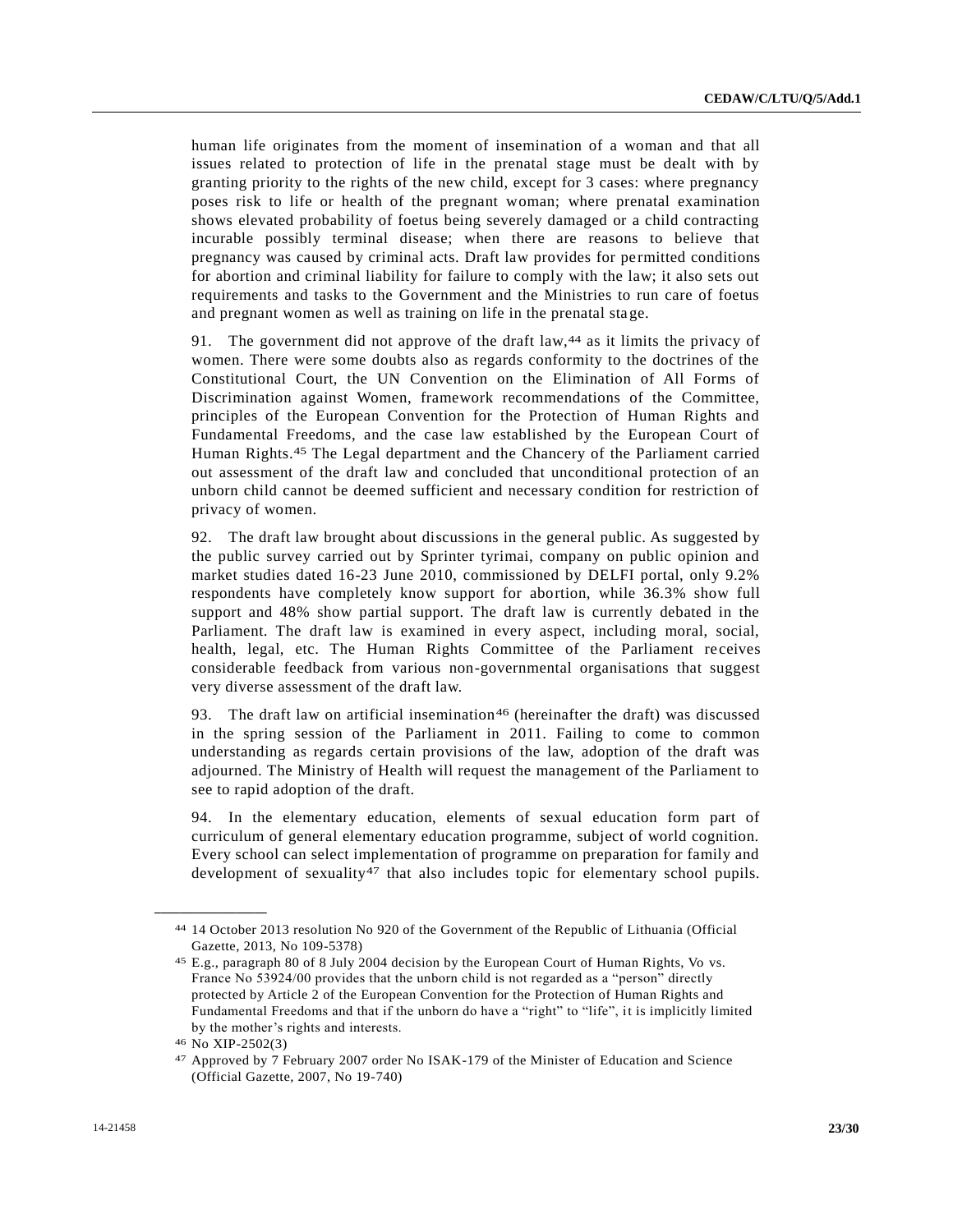The content of elementary education focuses on development of respect (both of oneself and of others), equal value, equal rights, responsibility, tolerance, etc. Any school is free to dedicate time for the programme using education hours dedicated to informal education and educational needs of pupils. A single elementary class is granted 2/3 hours per week (lessons to meet educational needs of pupils: in grade 5 - 8, 3 lessons per week for each set of grades and 9-10 grades, 7 lessons per each set of grade per week).

95. Sexuality as regards pupils of elementary grades is developed in the context of topics of family, gender, culture, society and sexual health. One seeks to impart necessary knowledge of physiological and mental changes during early school age, personal hygiene, gender differences, control of emotions, etc., shape, adequate social skills, positive self-perception, abilities to resist impact of negative environment, help friends in trouble, etc.

96. Issues of sexual education form part of subjects (e.g. ethics, biology) of general programmes in the comprehensive and secondary education. The programme on preparation for family and sexual education referred to by the Committee seeks education of concentres of pupils of all ages. This is an opportunity for pupils to consistently clarify biological, social, psychological, cultural and spiritual aspects of puberty, preparation for family, sexual health, responsibility and development of solid relationship. Information related to education of sexuality is presented in view of psychological readiness and the need of children of that age concentre, with emphasis on balance of physical and mental development rather than on volume of knowledge.

97. Model on provision of health care services favourable to youth is in process of development and implementation in municipalities. Health care favourable to young people seeks to combat prevalence of sexually transmitted diseases, HIV/AIDS among young people, help to avoid undesired pregnancy, provide young people with necessary knowledge on contraception and safer sexual life, improve physical and mental health of young people, develop real life skills instrumental to young people in taking health-related solutions. The model in question is developed under project "Development of model of health care services favourable to youth" funded under programme of "Initiatives for public health" under 2009-2014 Norwegian financial mechanism.

98. Professionals at public health offices implement various educational measures dedicated to prevent pregnancy of teenagers or to reduce number of pregnancies and carry out sexual education in educational institutions. E.g. in 2011-2012, public health office at Radviliškis region municipality prepared information stands for sexuality and published an information edition on "Welcome to the women's world" (2,000 copies), organised 69 discussions on "Development of sexuality", lectures to pupils on different topics, e.g. "Contraception" (21 participants), "Letter to girls" (11 participants), "ŽIV / AIDS – know better" (17 participants).

99. The Ministry of Health is initiating meetings with the parliamentary group of development cooperation, reproduction health and rights of the Parliament, representatives of the Ministry of Education and Science, Ministry of Social Security and Labour and Ministry of the Interior, as well as NGO and other individuals in interest, in order to discuss relevant issues of reproductive health, as relates to implementation of recommendations on reproductive health in Lithuania, as set out by the UN and other international organisations and to ensure complete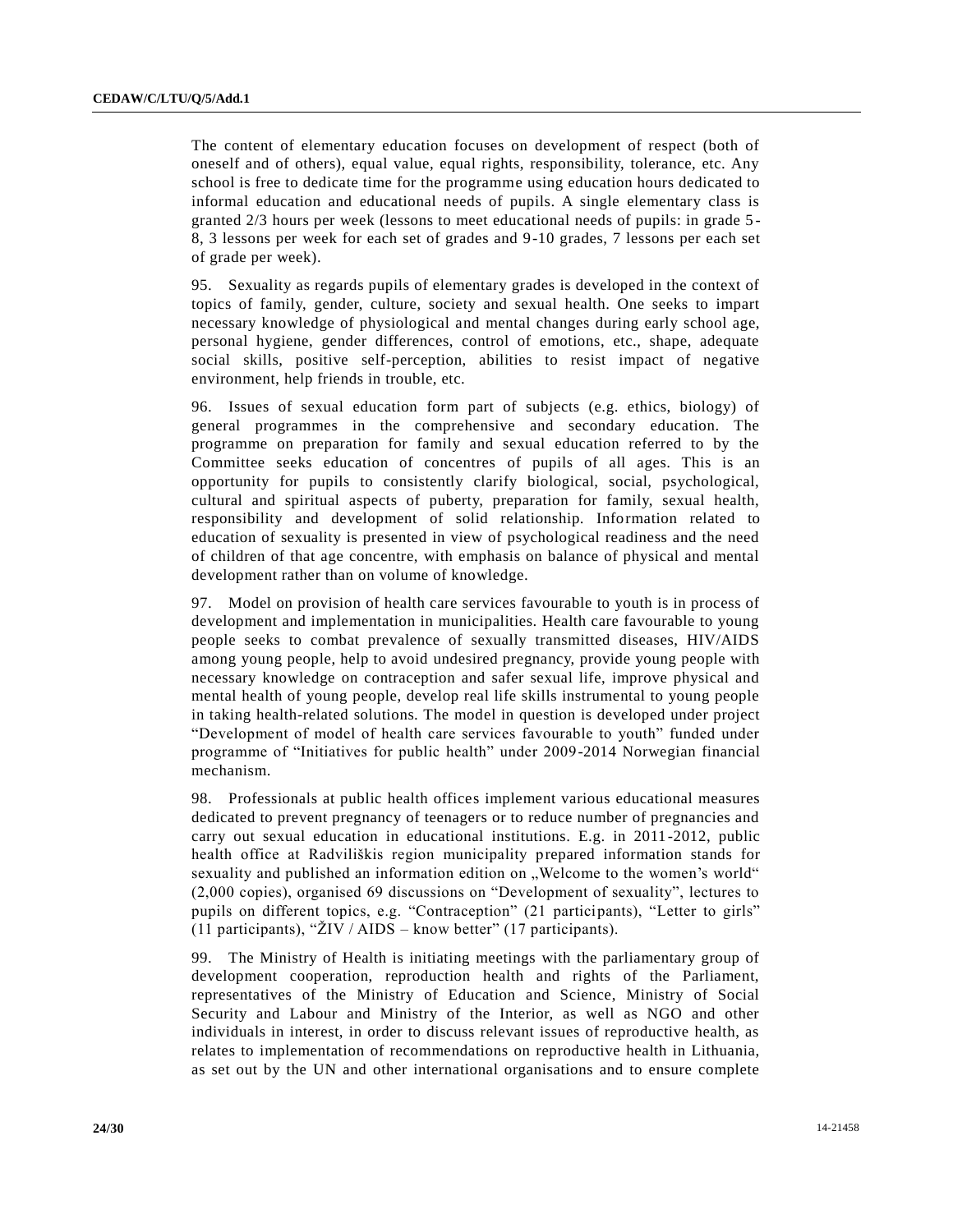implementation of sexual and reproduction health strategy in the European region of the World Health Organisation.

100. Laws governing health care include no discriminatory provisions as regards disability. Disabled persons have equal opportunities to use services of reproduction health offered in Lithuania in par with other Lithuanian residents. Article 2.25 of the Civil Code48 provides that intervention into a human body, removal of parts of his body or organs shall be possible only with his consent. Consent to a surgical operation shall be given in writing. Where a person is incapable his guardian shall give his consent, in the event of castration, sterilisation, abortion, operation, removal of organs of an incapable person, however, authorisation of the court shall be necessary. Law on the Rights of Patients and Compensation of the Damage to their Health49 provides that relationship of patient and health care professionals, health care institutions shall apart from other principles, be based on principle prohibiting restriction of the rights of patient based on disability.

## **Vulnerable groups of women**

#### **Response to clause 17**

101. In line with the recommendation by the Committee, the Ministry of Social Security and Labour initiated comparative study on "Analysis of status women in rural areas, disabled women, women of national minorities, including Roma women, elderly women (group of 55–60 year old (pre-retirement age) and over 60 years of age), and women migrants, based on various aspects". The study seeks to examine status of groups of women provided in the recommendation of the Committee in terms of occupation, education, lifelong learning and culture, their abilities to gain accommodation, have access to health care services, social services, legal assistance, credits for business and take part in decision taking. Results based on digital and percentage expression will be presented in detail at the meeting.

102. Representatives of certain vulnerable groups provided by law are eligible to social accommodation, using support from the State budget. Support for acquisition or lease of accommodation and conditions governing granting of the same is governed by the Law on State Support for Purchase or Lease for Housing and Renovation (Modernisation) of Apartment Buildings; 50 the Law provides that support for purchase or lease of accommodation shall be available to natural persons (families) having regular residence in Lithuania, where there asset and income does not exceed the values set by the Government. 51 Article 11 of the Law provides that persons (families) eligible to the municipal social housing or improvement of its conditions, shall be entered into one of the following lists where they submit application and documents demonstrating their right to social housing to municipal executive authority: 1) list of young families; 2) list of families with three children

<sup>48</sup> Official Gazette, 2000, No 74-2262 as amended

<sup>49</sup> Official Gazette, 1996, No 102-2317; 2009, No 145-6425

<sup>50</sup> Official Gazette, 1992, No 14–378; 2002, No 116–5188

<sup>51</sup> Rates are set by 23 May 2003 resolution No 670 of the Government of the Republic of Lithuania "On Establishment of Rates of Annual Income and Asset, Serving as a Basis for Determination of a Title to Municipal Social Housing or Improvement of its Conditions" (Official Gazette, 2003, No 52–2345; 2007, No 73-2897) and 23 October 1997 resolution No 1162 of the Government of the Republic of Lithuania "On Approval of Procedure for Granting of Statesupported Housing Credits" (Official Gazette, 1997, No 97-2458; 2007, No 73-2901)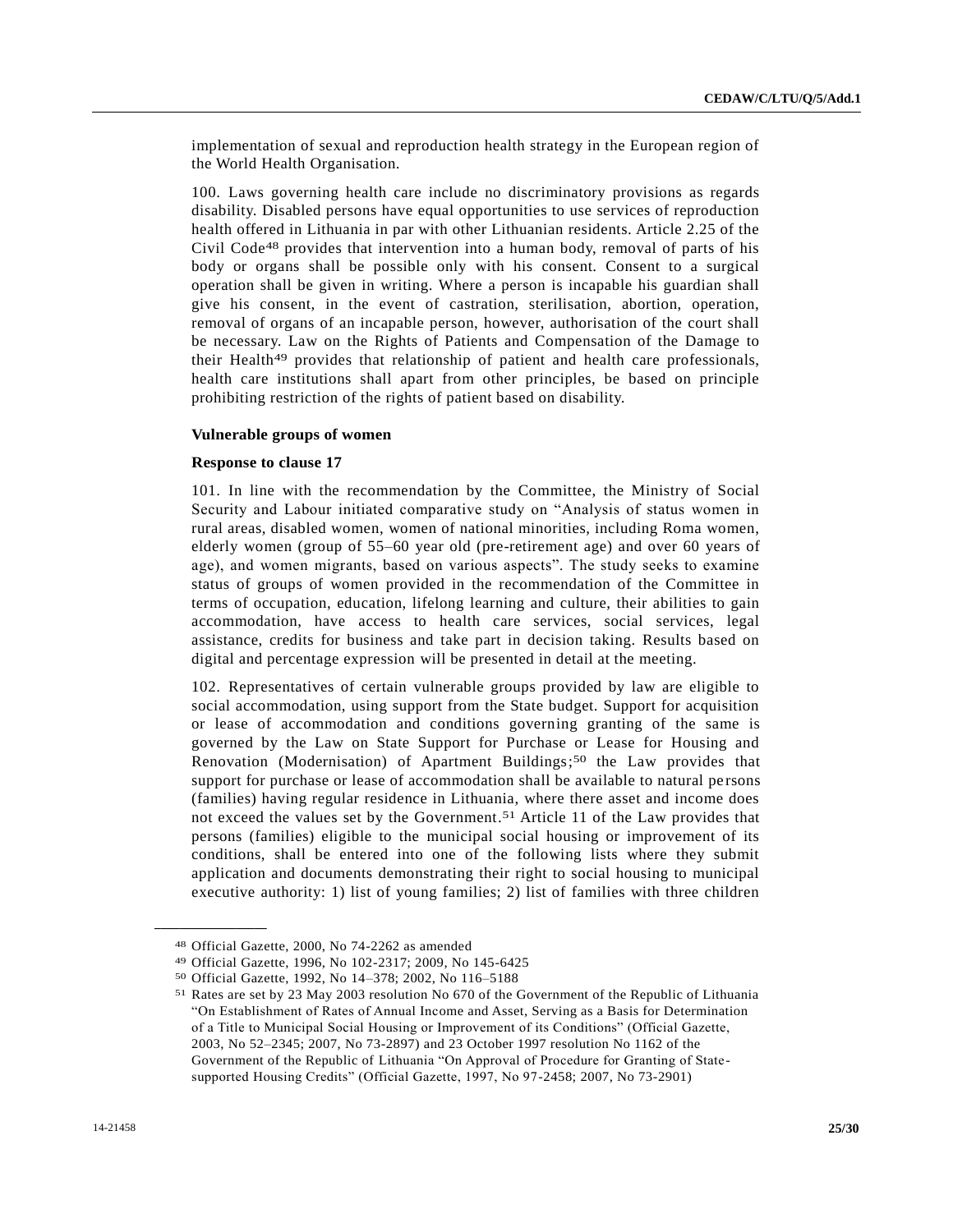(stepchildren) or more; 3) list of former orphans or persons with no parental care; 4) list of the disabled and families with disabled persons; 5) general list; 6) lessees of social housing, eligible to improvement of housing conditions. Data on social services for various vulnerable groups in 2012 appear in annex 9.

103. In view of question by the Committee on various measures throughout areas of application of the convention, they are implemented within the National Antidiscrimination Programme 2009-201152 and Inter-institutional action plan on promotion of non-discrimination 2012-2014, assuring its continuity. Both programmes are implemented through close cooperation with the NGO. Specific programme measures target co-funding of projects by NGO, protecting human rights.

104. Implementation of 2009-2011 National anti-discrimination programme measures involved events promoting tolerance and cognition of other cultures It also involved drafting of methodical recommendations concerning criminal acts perpetrated on motives of race, nationalism, xenophobia, homophobia or other discrimination grounds. There was training run concerning special features of pre-trial examination, managing and performance thereof Trainings also involved members of youth association on issues of development of tolerance and respect of human rights. In comprehensive schools, a study was carried out concerning tolerance to various social groups as well as study on potential discrimination signs in comprehensive schools.

105. In 2010, National Equality and Diversity Forum (Forum) was established. It is a national network for cooperation, uniting NGOs, representing groups of people vulnerable to discrimination, seeking join objectives when combating discrimination based on sex, disability, sexual orientation, age, religion and beliefs, race or ethnic origin.53 The forum gathers resources of the NGO, information and experience for effective engagement in activities combating discrimination; it also provides an opportunity to stakeholders to take part in development and monitoring of measures of anti-discrimination policy, practise and process of improvement; the forum seeks to enhance tolerance, develop respect for human rights, combat science of discrimination, raise level of awareness of discrimination issue in the general public.

106. In cooperation with the Forum, the Office of Equal Opportunities Ombudsman is implementing project Įvairovė.LT, in 2013-2014, dedicated to introduction to the issues of discrimination and promotion of ideas of diversity and equality. The project includes issues of discrimination on various grounds: sex, age, religion, disability, nationality or sexual orientation. Implementation of the project involves "Days of Equality" in 10 different Lithuanian regions. The events are used to provide information on various reasons for discrimination, aims of legislation of the EU and Lithuania in this field, as well as exchange of information on equal opportunities and rights. The campaign targets communities of local municipalities and their staff members, non-governmental organisations, school communities and local residents. The campaign also features lectures, open discussions and introduces innovative and interactive measures. "Days of Equality" in Lithuania will also be an occasion for awards for diversity, being presented to staff members across

<sup>52</sup> Approved by 15 April 2009 resolution No 317 of the Government of the Republic of Lithuania (Official Gazette, 2009, No 49-1964)

<sup>53</sup> The network includes Lithuanian Forum of the Disabled (NLF), Lithuanian Gay League (LGL), Women's Issues Information Centre (MIC), House of National Communities (TBN), Research and Information Centre of New Religions (NRTIC), Lithuanian Union of Pensioners Bočiai (Bočiai), Lithuanian Youth Council (LiJOT).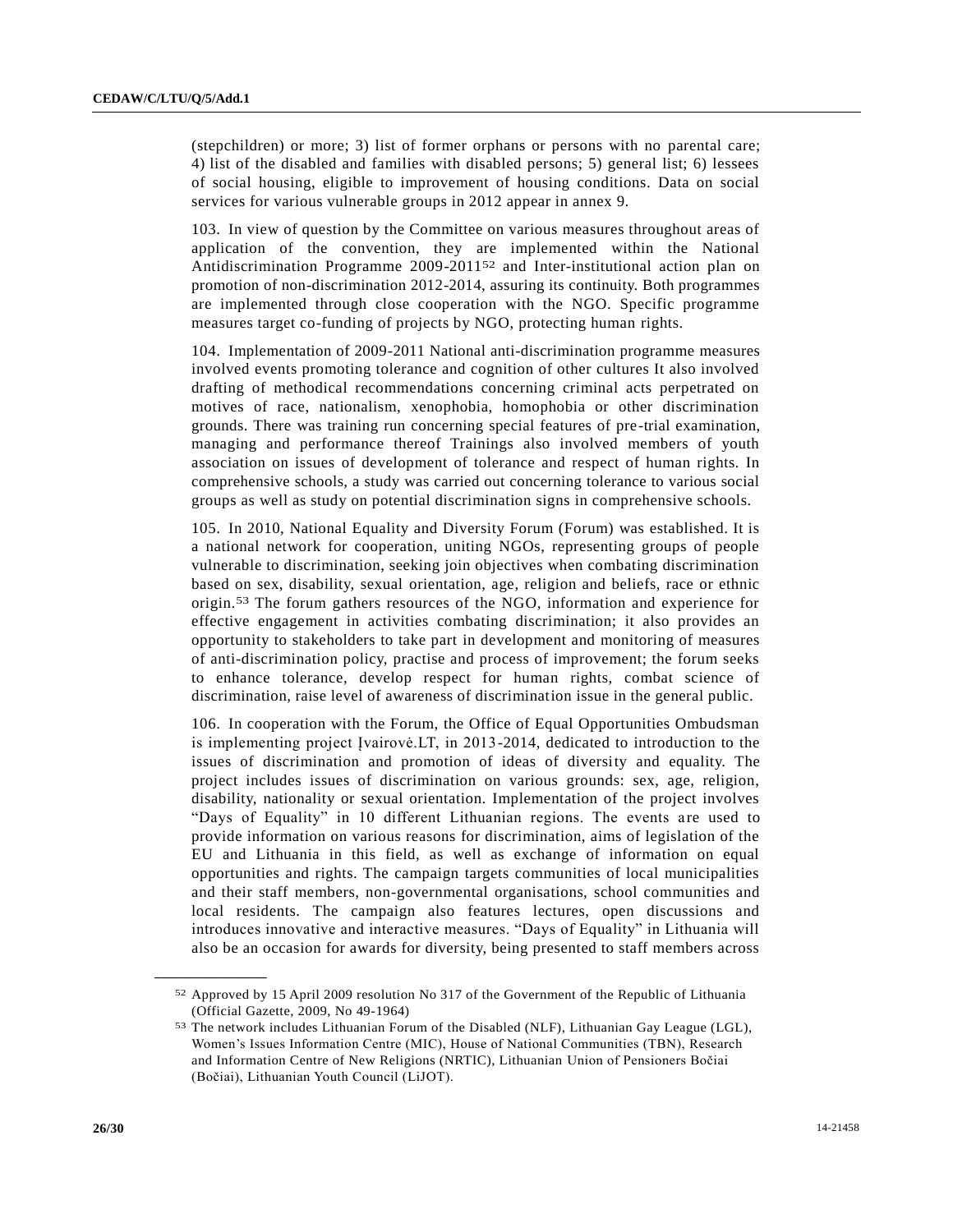regions, who have most contributed to support and dissemination of ideas on diversity and non-discrimination.

107. On 15-16 March 2013, Vilnius hosted training on multilevel discrimination topic "Diversity among us". 60 participants to the training learned of forms and prevalence of discrimination based on disability, age, sex, race, sexual orientation, religion or beliefs, implementation of principles of equality and diversity. The participants also discussed concept of tolerance, variation in predetermined attitudes, role of local authorities and communities in developing an integrated society. The meeting presented experience of foreign countries when dealing with social issues and measures available to combat multilevel discrimination.

108. Women of national minorities in Lithuania are actively involved in public and cultural life and in decision taking related to protection of rights of minorities, foster and disseminate national identity (language, traditions, national heritage) in the country. There are some 260 active national minority NGOs in Lithuania, and some 50% of these are headed by women. Out of twenty six members of the national community council in 2012-2014, 50% members represent women. In Lithuania, organisations include Society of Polish Women in Lithuania, Society of Ukrainian Women in Lithuania, and Society of Women Businessmen of Ethnic Groups in Lithuania. The latter society is active in fostering development and supporting of activity dedicated to women of national minorities in Lithuania, related to organisation and development of business and is part of the European network of migrant women. Women of national minorities are active players in the activity of Saturday or Sunday's schools for national minorities, take care of development of cultural competence of children and youth of national minorities.

109. Information on measures dedicated to vulnerable groups of women in specific areas of convention application also appears in previous paras. E.g., policy applicable dedicated to social and economic inclusion of vulnerable groups, including women of senior age as well as implemented measures appears in answer to para 18. The conclusions and recommendations of the Study undertaken in 2008 on the situation of men and women of national minorities in the labour market were taken into account in the National Minorities Policy Development Strategy. F.i., to facilitate access to the labour market, courses of national language were organised free of charge. In 2013, 400 persons were involved in these trainings and got certificates. Majority of them – women.

#### **Response to para 18**

110. As of 1 March 2011, there were 1,640,800 women in Lithuania, accounting for 53.9% of the total population, i.e. 7.8 percentage point more than a number of men, who accounted to 46.1% (1,402,600) of the total population. Share of women in cities, compared to the total population, amounted to 55.1%, while in rural areas it amounted to 51.6%. Share of women increases particularly in advanced age: the more advanced the age groups of population, the higher the share of women (see annex 10). As for the age group below 54 years, households of a single person include more men than women, while in the advanced age of 55 years and more, households of a single person include more women than men. More than 30% of all women aged 55 years and more live in households of a single individual (35%), including as much as 60% women, aged 70 and more. Number of elderly women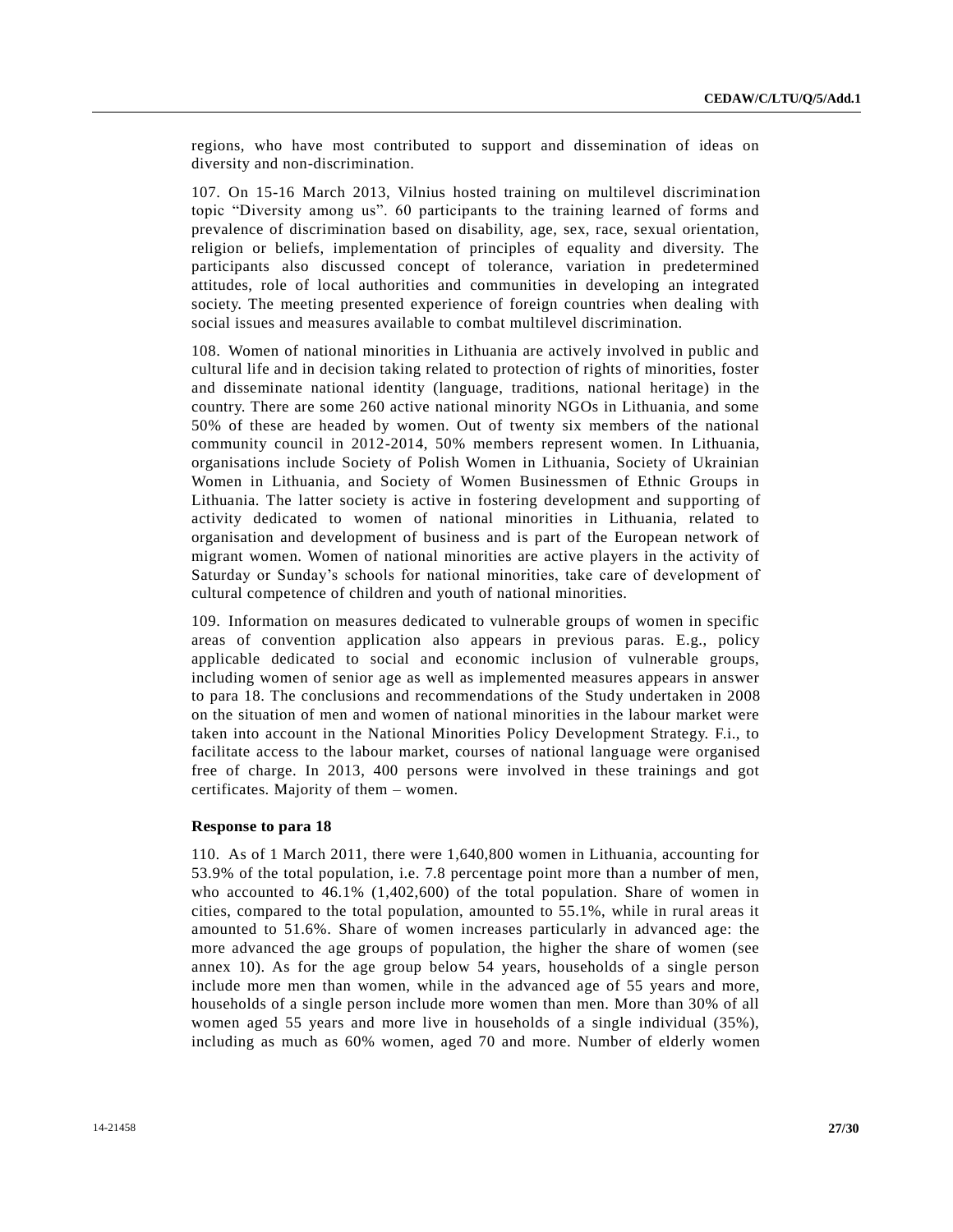(55 years old and more) in households of single individuals is considerably higher in cities, 69.8% (in rural areas, 30.2%).

111. Distribution of senior women in individual age groups is rather even throughout the regions. Share of women of respective age group between maximum and minimum value varies approximately 2 percentage points, except for group of women aged ≥80. Women of this age group in Utena county account for 20.1%, while in Klaipėda county, 16.1%, i.e. the difference between the said regions amount to 4 percentage points. Utena county has a lot more senior women compared to Klaipėda and Vilnius counties, however, difference from other counties is negligible. Detailed statistics on senior women based on age group, family status and region appear in annex 10.

112. 2014–2020 National progress programme54 includes key provisions of national policy and fundamental provisions of EU policy, as presented in Europe 2020 strategy on sustainable, progressive and integrated growth. The measures will rely on funding from both State budget and structural support. The programme provides for directions of implementation, covering life-long learning, informal education, by combating social and digital exclusion of the elderly and promotion and development of learning of pensioners. The programme also focusses on development and accessibility to public services, particularly with respect to vulnerable groups of society, enhancement of quality employment, by securing equality of men and women in the labour market, in implementing initiatives related to active and healthy aging. Employment rate of the elderly in Lithuania exceeds the EU average rate.

113. In order to encourage all residents of working age to take part and senior employees to remain longer in the labour market, 2014-2020 programme for promotion of employment<sup>55</sup> includes and implements measures dedicated to assurance of more favourable conditions to representatives of vulnerable groups, particularly the elderly (see annex 11).

114. 2014-2020 action plan on better social inclusion<sup>56</sup> provides for better availability of housing to vulnerable groups of residents, better adaptation of housing to the disabled and the elderly, development of integrated assistance (social care and nursing) at home; implementing target projects and initiatives dedicated to improve quality of life of residents of vulnerable groups, by making health care services more accessible; developing effective and timely health care services in the field of healthy aging, dedicated to help the elderly to stay longer in the labour market and combat their risk of social exclusion, encouraging active involvement of elderly women when dealing with social issues, involvement in cultural life and community activity.

115. Laws governing health care ensure the same health care to elderly women as to any other Lithuanian resident. Article 6 of the Law on Health Insurance 57 6 provides that health insurance covered by State funding includes persons benefitting from any

<sup>54</sup> Approved by 28 November 2012 resolution No 1482 of the Government of the Republic of Lithuania (Official Gazette, 2012 No 144–7430)

<sup>55</sup> Approved by 25 September 2013 order No 878 of the Government of the Republic of Lithuania (Official Gazette, 2013, No 105–5154)

<sup>56</sup> Approved by 22 October 2013 order No A1-588 of the Minister of Social Security and Labour

<sup>57</sup> Official Gazette, 1996, No 55–1287; 2009, No 93–3983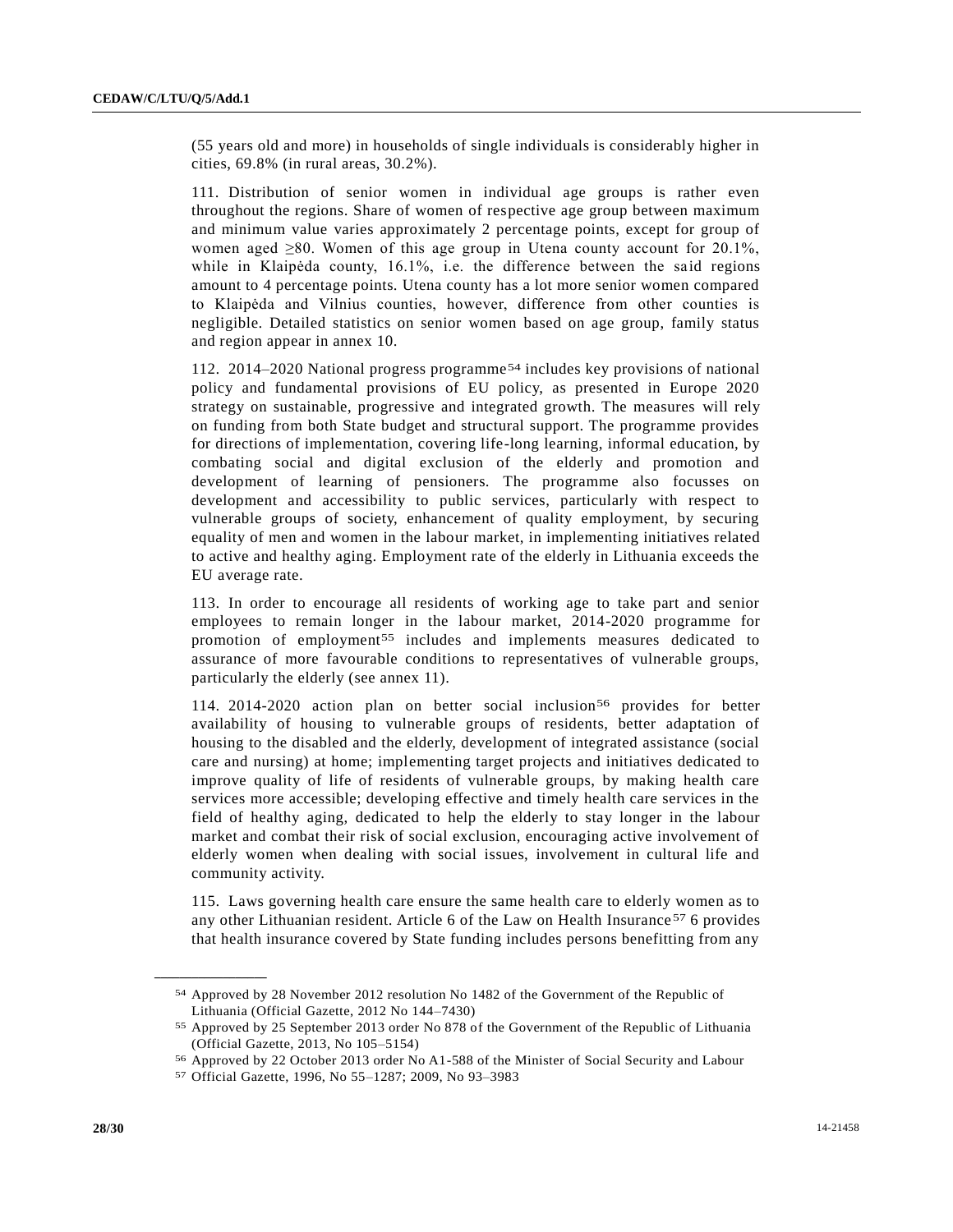type of pension or social assistance allowance provided by law as well as persons on State support, receiving social allowance. The Minister of health has passed an order approving list of diseases and reimbursable medication (list A), serving as a basis for reimbursement of certain diseases to the insured with mandatory health insurance, using medication entered in the list. The Minister has also approved list of reimbursable medication (list B), dedicated to patients in specific social groups, having lesser financial opportunities to purchase given medication, i.e. children, pensioners and the disabled. Under this list, base rate for certain medication (other than those include in list A) is reimbursed at 50% to the patients falling in the following groups: pensioners, residents benefitting from pension of group II disability or persons with partial working capacity, having 30-40% level working capacity as well as beneficiaries of social assistance (social pensions).

116. Given that with persons aged 60 years and more, changes brought about by ageing are often accompanied by several chronic diseases, reducing functional independence of a patient, and in order to focus on complex treatment of old age people, special requirements and base rate for geriatric services were approved.<sup>58</sup> Patients treated in the geriatric divisions benefit from complete geriatric examination and medication frequent, also using physical and psychological methods. Geriatric divisions integrate medical, psychological and social care of the elderly.

## **Marriage and family relations**

#### **Response to para 19**

117. In order to implement duty of the State based on the Constitution<sup>59</sup> not only to establish legal regulation which inter alia would protect the rights and legitimate interests of cohabiting out of marriage man and woman and their children, but also to use laws and other legislation to regulate the family relations in such a way, that there would be no conditions to discriminate out of marriage cohabitants or their children (step-children), the Ministry of Justice on 11 October 2013 drafted and submitted for coordination with other authorities and the public the draft law on amendment of Articles 2.18, 2.19, 3.16, 3.140, 3.150, 3.229, 3.230, 3.231, 3.232, 3.233, 3.234, 3.235, 5.13 of the Civil Code of the Republic of Lithuania and on supplement of the Code by articles 3.2291 and 3.2341 (hereinafter Draft Law on Partnership). In the Draft Law on Partnership it is included that the cohabitation of woman and man (partners), when leading to family relations without registering marriage, should be recognized as partnership. In the Draft on Partnership it is also stated that both economic and personal non-economic (duties of loyalty, mutual respect and mutual moral support) relationship of the partners should be regulate d. Because in the Draft Law on Partnership the partnership is related to stability, permanent and long-term nature of relationship between man and woman, which seek to establish family relationship, it is proposed to establish a presumption of paternity (with equivalent presumption already applicable in marriage), as well as the principle that in the event assets of partners must be divided, the interests of their children must always be taken into account. The Draft Law on Partnership, taking into account comments and proposals by the stakeholders and the public was

<sup>58</sup> Approved by 10 February 2011 order No V-117 of the Minister of Health (Official Gazette, 2011, No 19–934)

<sup>59</sup> This is clarified in detail on 28 September 2011 ruling No 21/2008 of the Constitutional Court of Lithuania